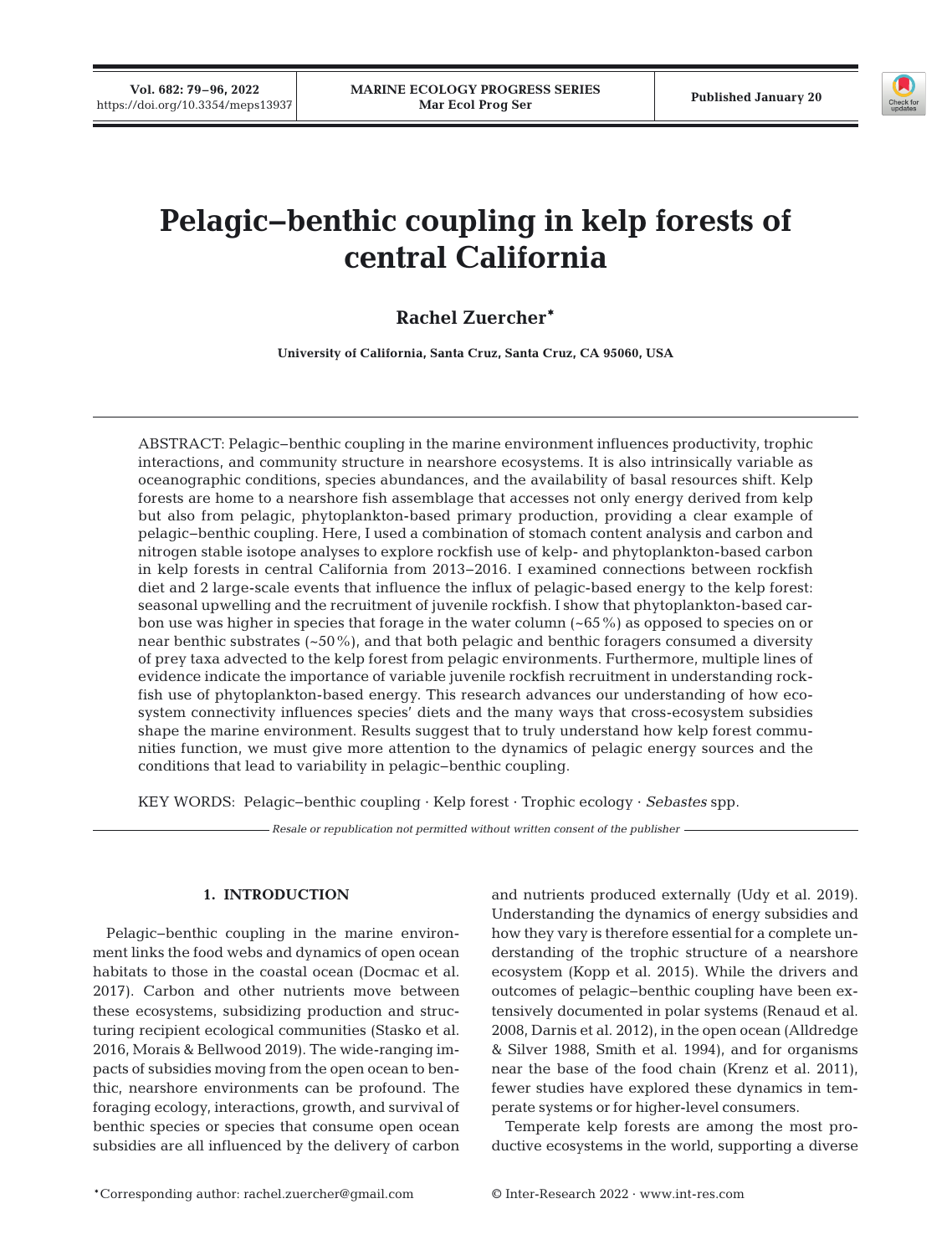range of species (Schiel & Foster 2015). This productivity stems largely from 2 sources, both of which vary in space and time: dense stands of macroalgae producing energy within the kelp forest and phytoplankton-based energy that enters the ecosystem from adjacent pelagic habitats (Duggins et al. 1989, Miller et al. 2011, Carr & Reed 2016). In kelp forests on the Pacific coast of California, the macroalgalbased carbon pool is produced primarily by canopyforming kelps (generally *Macrocystis pyrifera* south of Santa Cruz and *Nereocystis luetkeana* north of Monterey Bay), with additional contributions from understory kelps and benthic red and green algae (Graham et al. 2007, Carr & Reed 2016). This energy enters the kelp forest food web through one of 2 pathways. Invertebrate kelp grazers serve as conduits of energy derived from live kelp up the food chain, while detritivores and filter- and suspensionfeeders consume drift kelp, suspended kelp particulates, and dissolved organic matter (Miller & Page 2012, Carr & Reed 2016, Duffill Telsnig et al. 2019). The second major source of energy for the kelp forest food chain is phytoplankton. Suspension-feeders and planktivores inhabiting kelp forests directly consume phytoplankton, much of which is delivered to the kelp forest on currents, internal waves, and other oceanographic events (Miller & Page 2012, Dyer et al. 2019, Yorke et al. 2019). In addition, a wide diversity of trophic subsidies from the pelagic ocean that derive energy from phytoplankton (i.e. organisms which feed on phytoplankton-based food webs) are delivered to kelp forests, where many of them are consumed. These include invertebrates such as gelatinous zooplankton that can be swept into nearshore habitats, juvenile invertebrates and fishes recruiting back to the kelp forest after a pelagic larval phase, and schooling fishes that move in and out of nearshore systems, among other organisms (Zuercher & Galloway 2019). Phytoplankton species and the diversity of additional pelagic subsidies result in a wide range of pathways for pelagic energy to enter kelp forest food webs and impact the many consumers that feed on them.

Accessing energy from pelagic primary producers is not uncommon for fish dwelling in nearshore marine ecosystems. Stable isotopes and stomach content methods have revealed that the majority of fish species residing in mangrove habitats rely predominately on external sources of energy (Igulu et al. 2013), that salt marsh infauna receive large dietary contributions from phytoplankton-based sources, and that higher trophic-level consumers in seasonally ice-covered coastal fjord habitats rely predominately on phytoplankton-based carbon (McMeans et al. 2013). However, despite being ecologically connected to pelagic ecosystems, higher trophic levels in the nearshore Dutch Wadden Sea rely predominately on benthic primary production, emphasizing that the relative contribution of these components is contextand system-dependent (Christianen et al. 2017).

While some kelp forest consumers feed entirely on either kelp-based or phytoplankton-based trophic pathways, many of the fish species residing in nearshore kelp forests are generalist feeders that utilize both energy sources (Koenigs et al. 2015, von Biela et al. 2016, Docmac et al. 2017). And though much re mains to be explored, patterns concerning the importance of macroalgal- or phytoplankton-based energy for kelp forest fishes are beginning to emerge from field and experimental studies. The relative importance of these 2 energy sources varies among consumers: by species, functional group, and with consumer traits. Stable isotope evidence from southern California suggests that higher-level predators are more reliant on kelp-based carbon and planktivores more reliant on pelagic-based carbon (Koenigs et al. 2015). However, similar studies have shown kelp forest fishes from a range of trophic levels and functional groups to predominately use phytoplankton-based energy sources (Chilean kelp forests: Docmac et al. 2017; Australian rocky reefs: Truong et al. 2017), kelp-based energy sources (Norwegian kelp forests: Fredriksen 2003) or to exhibit considerable variability in their energic intake (New Zealand/Aotearoa kelp forests: Udy et al. 2019), highlighting the complexity in food webs subsidized through pelagic−benthic coupling. Evidence suggests that relative use of macroalgalbased carbon can also vary with consumer traits, such as a fish species' feeding mode (von Biela et al. 2016) or foraging position in the water column (Koenigs et al. 2015). Though trophic level, functional group, and several other traits seem to be useful predictors of the use and importance of kelp- versus phytoplanktonbased energy in some contexts, additional studies can help to bolster evidence and uncover additional patterns and predictors of energy pathways.

A second central source of variation related to the importance of phytoplankton-based energy to a kelp forest consumer is the spatio-temporal variation in the production of macroalgae, phytoplankton, and other pelagic subsidies (Broitman & Kinlan 2006, Page et al. 2008, Dyer et al. 2019). The relative importance of an energy source for a consumer might vary by oceanographic regimes. For instance, on the west coast of North America, the relative contribution of kelp-based energy to predatory fish species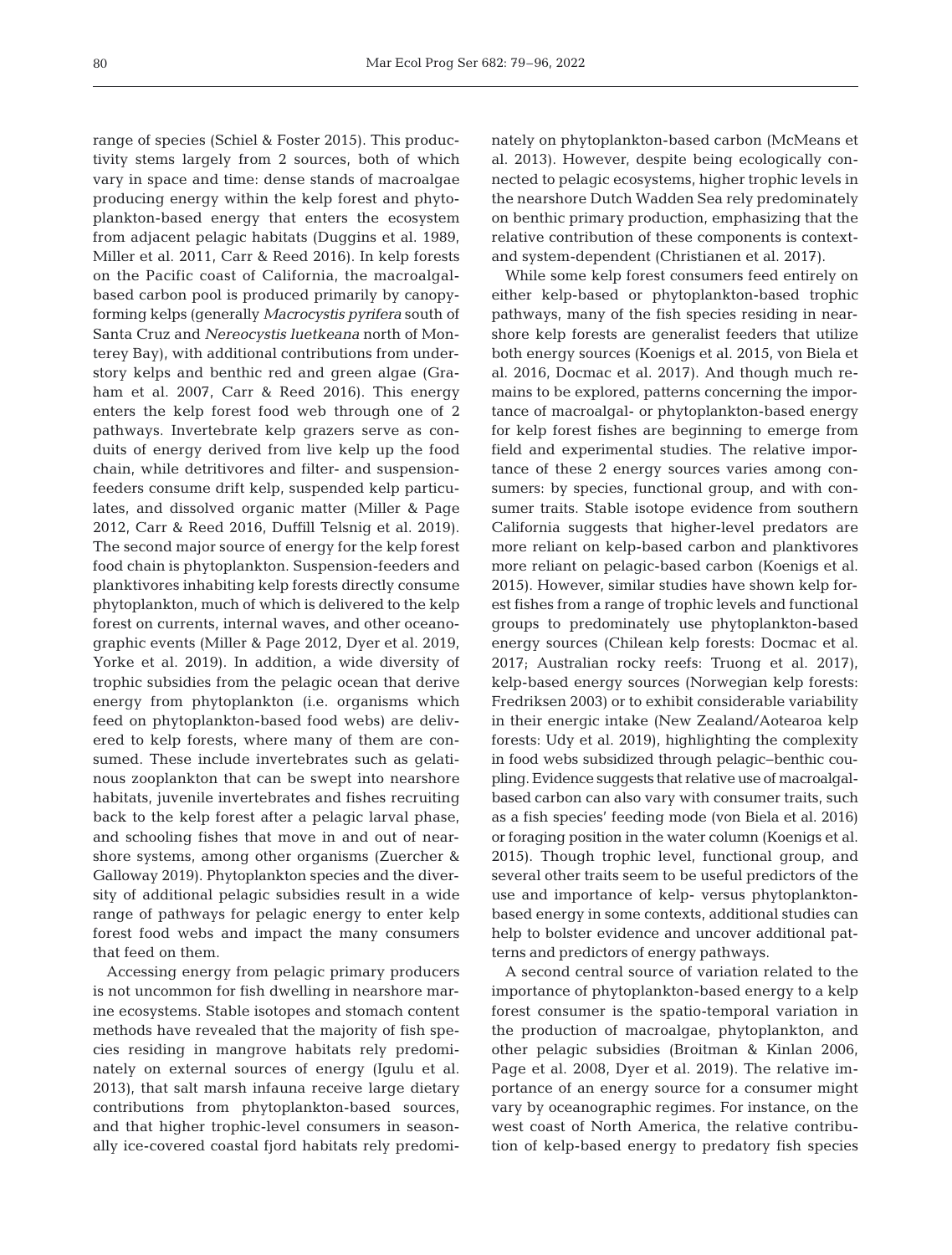seems to vary between the California Current (a seasonal upwelling system) and the Alaska Coastal Current (a year-round downwelling system), apparently reflecting differences in the persistence of coastal upwelling (von Biela et al. 2016). Seasonal and annual variation in a consumer's use of pelagic energy could also result from changes in the ocean environment, especially those that directly influence the abundance of basal resources or the delivery of phytoplankton to the kelp forest (Markel & Shurin 2015, Udy et al. 2019). In central California, upwelling represents a major and seasonally predictable shift in oceanographic conditions that is likely to influence pelagic−benthic coupling (Foley 2009). Upwelling conditions trigger system-wide shifts influencing sea surface temperatures, water movement, primary and secondary production, and ecosystem structure (Bograd et al. 2009). Similarly, the annual pulse of juvenile rockfishes recruiting to the kelp forest from the open ocean is an annual ecological event likely to in fluence energy flow to kelp forests. Juvenile rockfishes exhibit strong variability in recruitment strength — virtually absent in some years and recruiting in dense aggregations in others (Caselle et al. 2010). Because juvenile rockfishes are a high-protein and high-energy prey item, there is the potential for this variation in recruitment (which is ultimately driven by oceanography and other environmental factors) to cause shifts in the diets of kelp forest consumers (Wilson et al. 2008, Zuercher & Galloway 2019).

To better understand the sources and outcomes of variation in energy source use in the kelp forest, I examined the trophic ecology of a subset of species in a kelp forest fish assemblage. The (non-cryptic) nearshore fish assemblage in central California is dominated by rockfishes in the genus *Sebastes*. They are ecologically important as meso-predators with diverse diets and occupy habitats from the kelp forest canopy to the midwater environment to benthic cracks and crevices of the rocky reef (Hallacher & Roberts 1985). They typically have small home ranges, making them vulnerable to changes in the local prey assemblage (Freiwald 2012). I focused on 4 species of nearshore rockfishes (blue rockfish *Sebastes mystinus*, black rockfish *S. melanops*, kelp rockfish *S. atrovirens*, and black-and-yellow rockfish *S. chrysomelas)* that represent a diversity of traits that may influence energy use: trophic strategies, foraging habitats, and feeding morphologies. While all 4 are generalist predators with overlapping diets, studies show clear interspecies diet variation (Love & Ebeling 1978, Hallacher & Roberts 1985, Hobson & Chess 1988, Hobson et al. 2001).

This research combined multiple lines of evidence to describe the diet of these 4 species in terms of phytoplankton- and macroalgal-based carbon contributions and to test for temporal variability in their diets resulting from changes in the ocean environment. Stable isotope analyses were used to estimate the importance of pelagic−benthic coupling (as quantified by the proportion of energy derived from phytoplankton-based carbon) for each rockfish species. This analysis was combined with stomach content analysis to give species-level information about diet composition, allowing for identification of particular prey species that contribute macroalgal- and/or phytoplankton-based carbon to a fish's diet. Using these methods, I first tested the following 2 hypotheses: (H1) rockfish species that forage in the water column (blue and black rockfishes) consume higher proportions of dietary carbon from phytoplankton and phytoplankton-based sources than do benthic foragers (kelp and black-and-yellow rockfishes). (H2) Species consuming higher proportions of phytoplanktonbased carbon rely more heavily on prey species delivered to the kelp forest as pelagic subsidies. Secondly, I examined 2 notable events hypothesized to be drivers of variation in rockfishes' use of phytoplanktonbased carbon: seasonal coastal up welling and the recruitment of juvenile rockfish from the pelagic ocean to the kelp forest. I tested 2 additional hypotheses related to seasonal and annual variation in phytoplanktonbased carbon use: (H3) there is a positive relationship between the magnitude of annual juvenile rockfish recruitment (a pelagic subsidy), the importance of fishes as prey for adult rockfishes, and the importance of phytoplankton-based energy for focal fish species that are shown to consume juvenile rockfishes. I expected that adult fishes would switch to a diet heavier in fish during large recruitment years and show a corresponding shift in  $\delta^{13}$ C (to reflect a more pelagic-based diet) and increase in  $\delta^{15}N$ . (H4) Rockfishes that feed on pelagic subsidies will consume a higher proportion of phytoplankton-based carbon during seasonal upwelling. For fishes that forage on the influx of pelagic prey such as gelatinous zooplankton, the relative importance of phytoplankton-based carbon will vary seasonally, as upwelling dynamics influence delivery of pelagic carbon.

## **2. MATERIALS AND METHODS**

To test the 4 hypotheses stated above, I collected stomach content and fish tissue samples from each of the 4 focal rockfish species during both upwelling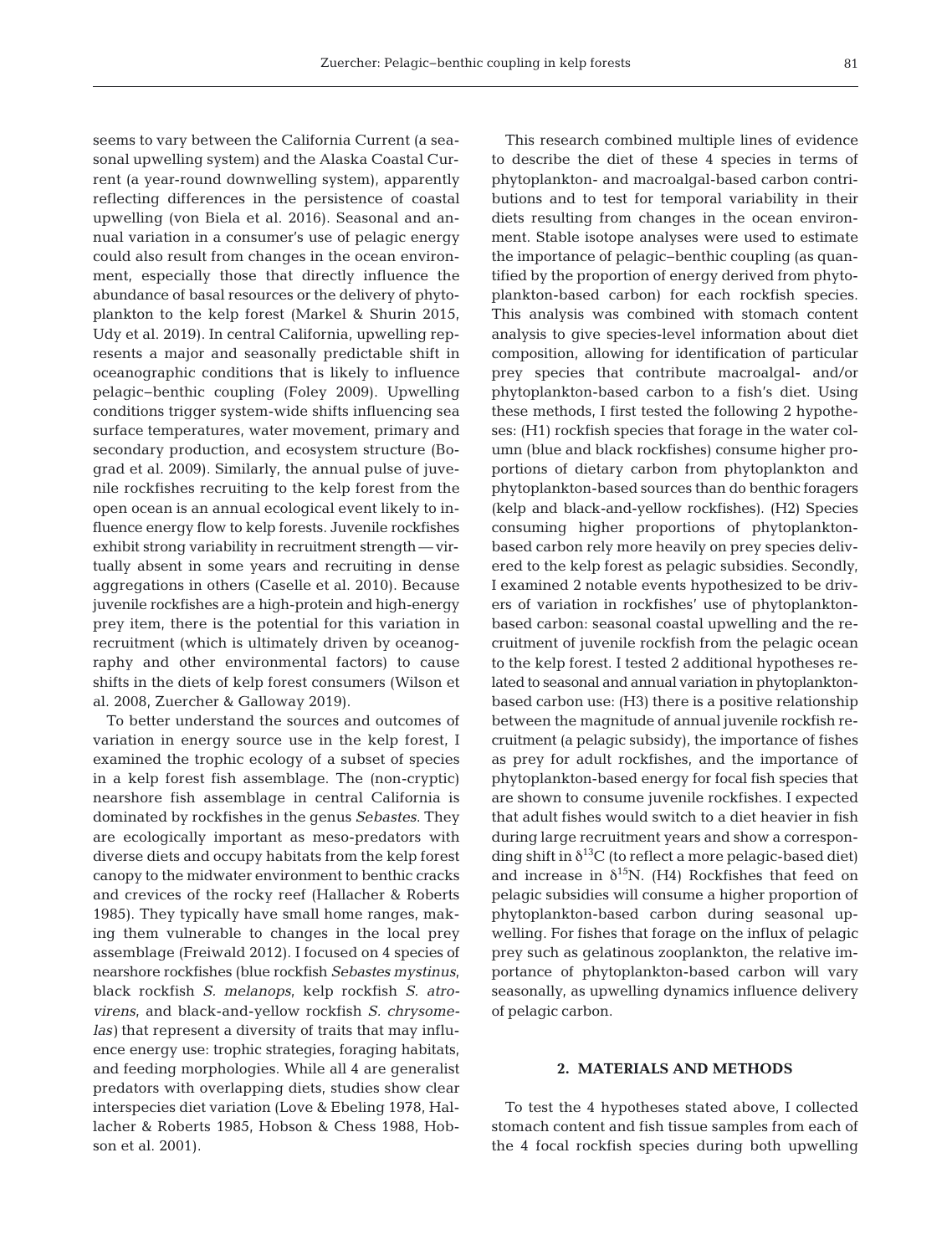and non-upwelling seasons and across years with variable rockfish recruitment (2013−2016).

#### **2.1. Study area**

I collected all fish samples in kelp forests of southern Monterey (36° 38' N, 121° 55' W) and Carmel bays (36° 33' N, 121° 56' W) in central California, where a narrow shelf positions kelp forests in close proximity to open ocean habitats. The majority of collections were done at sites dominated by *Macrocystis pyrifera*, though some collections were done in patches of *Nereocystis luetkeana* adjacent to *M. pyrifera* forests. Collection site depth ranged from approximately 5−20 m and took place within 350 m of shore. Surface water temperatures in the region range from approximately 13−16°C, and kelp forests here experience strong, seasonal upwelling in the spring and early summer months (Graham & Largier 1997, Pennington & Chavez 2000). Fishes were collected in haphazardly selected kelp forest patches that represented a range of swell and wave exposure.

# **2.2. Estimating the relative importance of phytoplankton-based carbon**

I used both stomach contents and stable isotope ratios to examine the relative importance of phytoplanktonbased carbon in the diets of nearshore rockfishes. Stomach content samples were collected opportunistically in 2013 (July−November), 2014 (June− October), 2015 (April−September), and 2016 (March− September). Tissue for  $\delta^{13}$ C analysis was collected at uneven intervals throughout 2014 (June− October), 2015 (May−September), and 2016 (March− September). Fish samples were collected during daylight hours using either hook and line gear (squid bait was excluded from stomach content analysis), spear on SCUBA, or were salvaged from the local recreational fishery in cases where an accurate location of capture could be specified. To limit variation in diet due to ontogenetic dietary or habitat shifts, only fishes 22 cm and larger (20 cm and larger for black-and-yellow rockfish) were included in the analysis.

Non-lethal sampling for stomach contents using gastric lavage was done when lethal sampling for other tissues was not required. Gastric lavage was performed using a 100 ml syringe attached to a 20 cm section of flexible polyethylene tubing to pump seawater into a fish's stomach until water forced back through the esophagus was free of prey items (Hartleb & Moring 1995). Prey items were immediately preserved in 95% ethanol. Fishes that showed any signs of regurgitated stomach contents or stomach extrusion upon capture were excluded from the study. Fishes sampled for stable isotope analysis were euthanized immediately following capture (except those salvaged from recreational fisheries) and put directly on ice. A  $\sim$  2 cm<sup>3</sup> section of anterior dorsal muscle was removed from each rockfish and immediately frozen.

#### 2.2.1. Stomach content analysis

Whole and partial prey items were enumerated and identified to the lowest taxonomic level possible using a dissecting scope. Because many prey items could not be identified to species, most were aggregated into broad taxonomic groups. Bryozoan species (e.g. *Membranipora* spp.) encrusting kelp were quantified as bryozoans. After sorting, prey items were blotted dry and weighed. Only stomachs with identifiable prey items were included in the analysis. For stomachs that contained identified prey items, unidentified material was sorted and weighed (to contribute to total weight) but excluded from subsequent analysis. For each prey item, prey-specific abundance (by weight and number), frequency of occurrence (FO), and the prey-specific index of relative importance (PSIRI) were calculated (Brown et al. 2012). Prey-specific number and weight were calculated as:

$$
\% \text{PX}_{i,j} = \frac{\sum_{j=1}^{n} \phi_{0} X_{i,j}}{n_{i}} \tag{1}
$$

where *i* is a given prey item in stomach sample  $j$ ,  $n<sub>i</sub>$  is the total number of stomachs containing prey *i*, X is either the number (N) or weight (W), and PX is the prey-specific number or weight. Percent PSIRI values were calculated as:

$$
\%PSIRI_i = \frac{\%FO_i(\%PN_i + \%PW_i)}{2} \tag{2}
$$

 $\%FO_i$  was calculated as the number of stomach samples containing prey *i* divided by the total number of stomach samples.

## 2.2.2. Stable isotope sample preparation and analysis of muscle tissue

To examine basal carbon sources for each fish sampled, I measured  $\delta^{13}$ C in muscle tissue. All tissue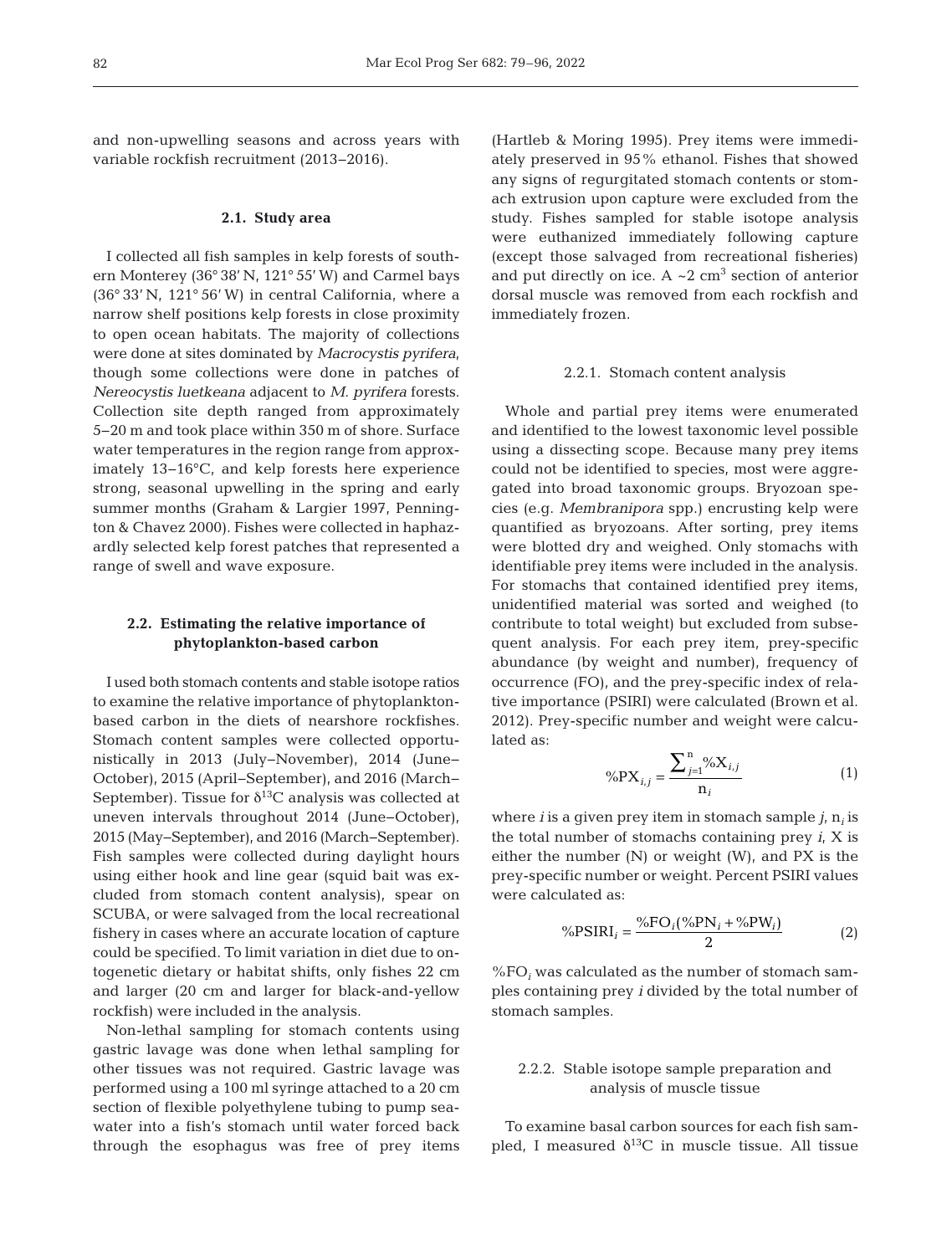samples were dried for 48 h in a Labconco FreeZone 4.5 lyophilizer. Lipid extraction was not done for muscle tissue, as the C:N ratios for those samples were found to be less than 3.5 (Pinnegar & Polunin 1999, Post et al. 2007, Markel & Shurin 2015). Dried samples were pulverized and homogenized with a ceramic mortar and pestle before a 0.5 mg portion of each sample (weighed to the nearest 0.001 mg) was placed in a tin capsule for analysis. I used a Carlo-Erba 1108 elemental analyzer coupled to an isotope ratio mass spectrometer (ThermoFinnigan Delta Plus XP IRMS) at the University of California Santa Cruz Stable Isotope Laboratory to analyze all samples for δ<sup>15</sup>N, δ<sup>13</sup>C, %N and %C. Data are reported in standard delta notation (‰) relative to the standards Vienna Pee Dee Belemnite for carbon and atmospheric  $N_2$  for nitrogen, as:

$$
\delta S = \left[ \left( \frac{R_{\text{sample}}}{R_{\text{standard}}} \right) - 1 \right] \times 1000 \tag{3}
$$

where *S* is either carbon or nitrogen and *R* is the ratio  $13C/12C$  or  $15N/14N$  (Peterson & Fry 1987). Five percent of samples were run in duplicate with a mean difference between duplicate samples of  $0.07 \pm 0.07\%$  for δ<sup>13</sup>C, 0.12 ± 0.12‰ for δ<sup>15</sup>N, and 0.1 ± 0.39 for C:N ratio. For duplicate samples, means were used in subsequent analyses. Assumptions of normality (assessed with Shapiro-Wilks tests) and homogeneity of variance (assessed with Levene's test) in this data set were not met. As such,  $\delta^{13}$ C values were compared among species with a Kruskal-Wallis test followed by a post hoc Dunn's test for pairwise comparisons.

#### 2.2.3. Mixing models

I developed 2-source Bayesian mixing models using the package 'simmr' in R (v.3.6.3) to estimate the proportion of carbon from each of 2 sources: kelp and phytoplankton (Parnell et al. 2010, Parnell & Inger 2016, R Core Team 2018). Inputs to mixing models include mean and SD of isotope values for primary producers, mean and SD of isotope values for the focal species of nearshore rockfish, trophic level estimates for each fish species, and the mean and SD of trophic discrimination factors. I used the commonly cited 1.0  $\pm$  1.0‰  $\delta^{13}C$ , allowing error in these estimates to propagate through the model (Vander Zanden & Rasmussen 2001, Post 2002, Elsdon et al. 2010). Due to the challenge in categorizing many kelp forest prey items as either kelp-based or phytoplankton-based, stomach content data were not used to inform priors for the mixing models.

Kelp and phytoplankton end members have been shown to be well-separated globally (Miller & Page 2012, Elliott Smith & Fox 2021), including in studies conducted in California where  $\delta^{13}$ C of giant kelp has been estimated between −12.2 and −13.8‰ (Page et al. 2008) and phytoplankton (as measured in coastal particulate organic matter) at −20.5‰ (Miller et al. 2013). However, because primary producers in nearshore marine systems exhibit large spatial and temporal variability in isotopic values, primary consumers were used in this study as baseline trophic species (Foley & Koch 2010, Parnell et al. 2010, Kurle & Mc - Whorter 2017). Drobnitch et al. (2018) showed more than 2‰ of seasonal variation in  $\delta^{13}C$  values for giant kelp and up to 6‰ within a single individual, in addition to variability by depth and location in a kelp bed. Foley & Koch (2010) reported  $\delta^{13}$ C values ranging from  $-25$  to  $-13$ ‰ and  $\delta^{15}N$  ranging from 2-10‰ for giant kelp. Research has also documented variability among kelp species and other kelp forest algae (Fredriksen 2003). To integrate this variation, kelp isopods *Idotea resecata*, which graze directly on kelp, were used as a proxy in mixing models to represent macroalgae. They were collected haphazardly from a boat in kelp forests of Carmel Bay in June 2014, June and September 2015, and July 2016. *I. resecata* samples were acidified following drying to eliminate inorganic carbon (Carabel et al. 2006, Jaschinski et al. 2008). Pelagic-grazing pyrosomes, common components of the plankton in the study region that were especially prevalent during the study years, were used as a proxy in the mixing models to represent phytoplankton (Sutherland et al. 2018, Miller et al. 2019). They were collected in midwater trawls in open ocean environments at the mouth of Monterey Bay (Site 1: 36° 44.77' N, 121° 59.87' W; Site 2: 36° 35.95' N, 122° 3.5' W) in April−May 2016 (Perissinotto et al. 2007). Whole pyrosomes were dried, crushed, and weighed for isotopic analysis.

To measure the trophic level of each fish species for the mixing models, the same fish muscle samples described in the previous section were sampled for  $δ<sup>15</sup>N$ . Trophic position was estimated from  $δ<sup>15</sup>N$  data according to the following equation:

$$
TL_{\text{consumer}} = \lambda + [\delta^{15} N_{\text{consumer}} - (\delta^{15} N_{\text{macroalgal end member}} \times
$$

$$
\alpha + \delta^{15} N_{\text{phytoplankton end member}} \times \beta) ] / \Delta \tag{4}
$$

where end members (at the reference trophic level) are at the primary consumer level  $(\lambda = 2)$ ,  $\Delta$  is the  $\delta^{15}N$ trophic enrichment factor from prey to predator,  $\alpha$  is the proportion of macroalgal-based prey eaten by the consumer, and β is the proportion of phytoplanktonbased prey eaten by the consumer, with  $\alpha$  and  $\beta$  sum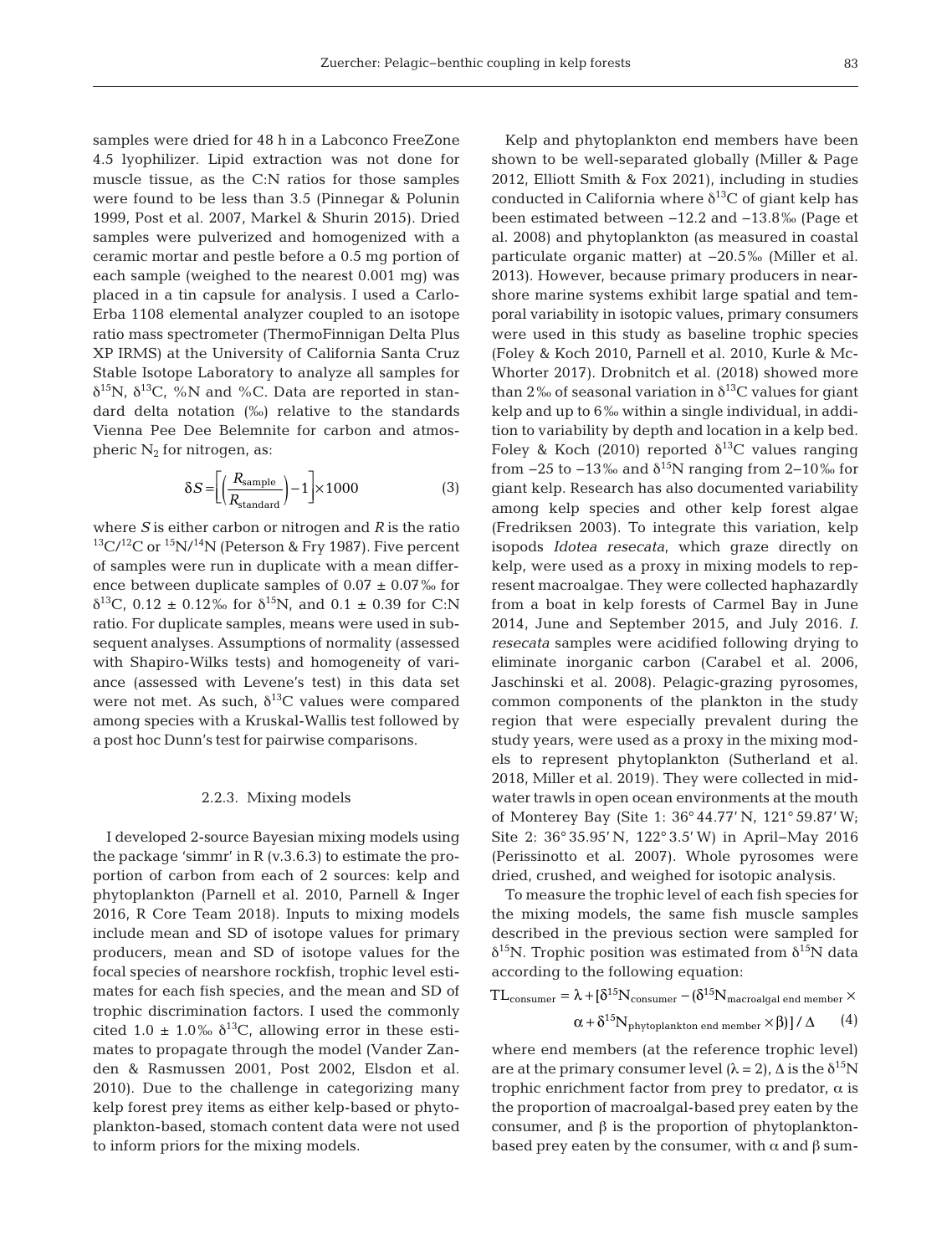ming to one. Based on previous experiments on nonherbivorous fishes, I used a value of 3.4‰ as the nitrogen isotope trophic enrichment factor (Vander Zanden & Rasmussen 2001, Sabo & Power 2002, Sweeting et al. 2007, Elsdon et al. 2010).

# **2.3. Quantifying temporal variability in rockfish use of phytoplankton-based carbon**

To explore temporal shifts in rockfish diet and energy use related to juvenile rockfish recruitment (annual variation) and upwelling (seasonal variation), I drew on the previously described stomach content analysis, documented  $\delta^{13}$ C and  $\delta^{15}$ N in 3 life phases of juvenile rockfishes, and analyzed  $\delta^{13}C$  and  $\delta^{15}$ N ratios in liver tissue of adult rockfishes.

# 2.3.1. Diet variability and juvenile rockfish recruitment

To characterize the relationship between rockfish recruitment and adult rockfish diet, I used stomach content data contextualized with  $\delta^{13}C$  and  $\delta^{15}N$  for juvenile rockfishes and compared those with juvenile rockfish recruitment surveys. Recruitment in dices were obtained from the Partnership for the Interdisciplinary Study of Coastal Oceans (PISCO; www. piscoweb.org). Anomalies were calculated based on the long-term average density of all species of juvenile *Sebastes* (<10 cm total length) across Carmel Bay sites on benthic and midwater fish surveys. Because these surveys take place before some species (i.e. the kelp, gopher, black-and-yellow rockfish complex) migrate from kelp canopies deeper into the kelp forest, the data used do not reflect the annual influx of these particular species (Caselle et al. 2010). The majority of recruits that are captured in the PISCO survey data are black rockfish, blue rockfish, and olive rockfish *S. serranoides*. For more information on PISCO methods, see Malone et al. (in press). To clarify how juvenile rockfishes might be impacting isotopic values of adult nearshore rockfishes that prey on them,  $\delta^{13}$ C and  $\delta^{15}$ N were measured for 3 life phases: pelagic juveniles, newly recruited juveniles (arrived in the kelp forest from the pelagic ocean fewer than 3 d prior), and kelp forest juveniles. Pelagic juveniles were collected in mid-water trawls in open ocean environments at the mouth of Monterey Bay in April and May (see Ralston et al. 2013), newly re cruited juveniles were captured with SMURFs (Am mann 2004), and kelp forest juveniles were captured

in Carmel Bay, on SCUBA with BINCKE nets (Anderson & Carr 1998). Muscle tissue was collected from all juvenile rockfish specimens, immediately frozen, then processed using the same stable isotope sample processing methods described above for adult rockfish muscle tissue. Because the data set did not meet assumptions of normality and homogeneity of variance, a Kruskal-Wallis test followed by post hoc Dunn's test for pairwise comparisons was conducted to compare stable isotope results among life phases.

I used a multivariate statistical approach (permutational analysis of variance; PERMANOVA) paired with ordination analyses to look at diet content differences among *Sebastes* spp. and for interannual variability within each individual species. PERM-ANOVA analyses were performed in PRIMER 6 with untransformed data. A Type III sum of squares was used to account for the unbalanced design (Clarke & Gorley 2006). Similarity percentages (SIMPER) were used to examine pair-wise comparisons between species and years, and to explore the prey species driving differences shown in PERMANOVA results. These relationships were plotted and visualized using an ordination analysis with Bray-Curtis dissimilarity used to quantify distance.

# 2.3.2. Seasonal and annual shifts in diet as measured using stable isotopes

To test the hypotheses regarding juvenile rockfish recruitment and upwelling-related shifts, stable isotope samples were collected over 3 yr and during both upwelling (April−July) and non-upwelling (Jan− Mar, Aug−Dec) seasons. Because muscle tissue integrates diet over a long time period, annual and seasonal differences in carbon contribution and trophic level were tested using the more metabolically active liver tissue. A  $\sim$ 2 cm<sup>3</sup> section of liver was removed from each rockfish and immediately frozen before undergoing the same stable isotope sample preparation described above for muscle tissue. Livers have a higher lipid content, and because lipid synthesis leads to lower values of  $\delta^{13}C$ , lipids were extracted from a subset of liver samples (kelp rockfish,  $n = 23$ ; black-andyellow rockfish,  $n = 24$ ; black rockfish,  $n = 21$ ; blue rockfish,  $n = 19$ ) by accelerated solvent extraction using petroleum ether. Several of these samples  $(n = 10)$ underwent 2 lipid extractions to sufficiently eliminate lipids. Samples measured after lipid extraction reflect carbon assimilation more accurately (Kiljunen et al. 2006). The  $\delta^{13}C$  and C:N ratio values from liver samples analyzed both before and after lipid extraction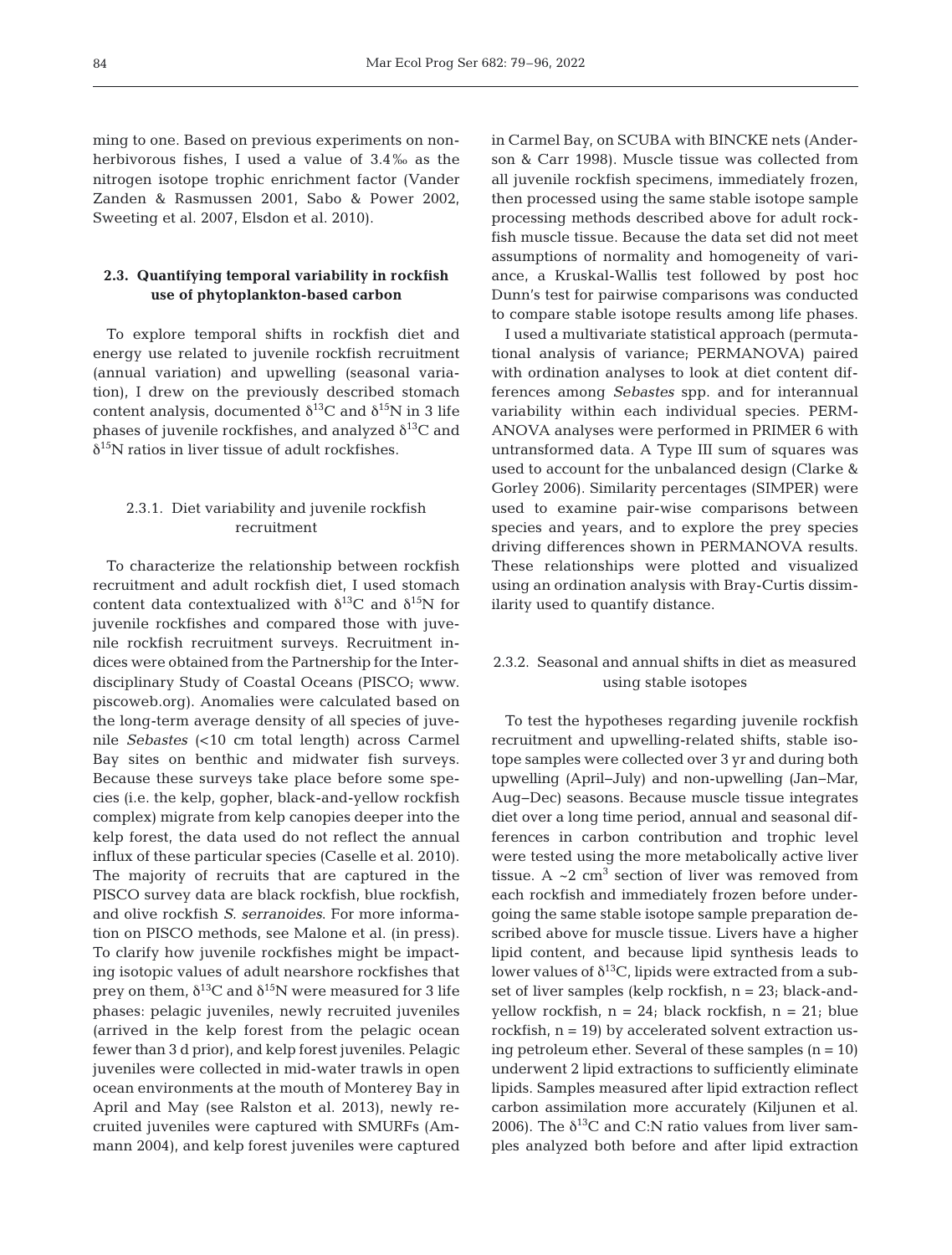were used to generate arithmetic lipid correction equations to mathematically normalize samples that did not undergo lipid extraction (Sweeting et al. 2006, see Text S1 in the Supplement at www.int-res.com/ articles/suppl/m682p079\_supp.pdf). Lipid-extracted liver samples were analyzed for  $\delta^{13}C$ , while livers that had not undergone lipid extraction were analyzed for  $\delta^{15}$ N, %N, and %C. Liver tissue sample sizes were as follows: kelp rockfish, n = 35; black-and-yellow rockfish,  $n = 35$ ; black rockfish,  $n = 36$ ; and blue rockfish, n = 33. Differences between isotope values and season or year were tested with 2-sample *t*-tests (season) or a 1-way ANOVA followed by pairwise Tukey's honest significant post hoc tests (year) where data sets met assumptions of normality (assessed with Shapiro-Wilks tests) and homogeneity of variance (assessed with Levene's tests). Where assumptions were violated, differences were tested using either Mann-Whitney *U*-tests (season) or Kruskal-Wallis tests followed by post hoc Dunn's tests for pairwise comparisons (year). Turnover time, estimated at 6 mo for liver tissue, was considered when categorizing liver samples as 'upwelling' or 'non-upwelling' (Buchheister & Latour 2010, Matley et al. 2016, Barton et al. 2019). For example, a liver sample from a fish captured in July was assumed to reflect prey consumed approximately 6 mo earlier (i.e. in January) and as such, categorized as non-upwelling.

### **3. RESULTS**

## **3.1. Relative importance of phytoplankton-based carbon**

To examine basal food sources for each species, I measured  $\delta^{13}$ C of muscle tissue for 60 kelp rockfish (mean  $\pm$  SD total length: 31.3  $\pm$  2.5 cm), 57 blackand-yellow rockfish  $(27.6 \pm 2.9 \text{ cm})$ , 59 black rockfish  $(31.5 \pm 2.7 \text{ cm})$ , and 52 blue rockfish  $(30.5 \pm 3.7 \text{ cm})$ . Trophic level of each focal rockfish species was calculated to parameterize mixing models as follows: (mean  $\pm$  SD) blue rockfish: 3.39  $\pm$  0.13; kelp rockfish:  $3.57 \pm 0.08$ ; black rockfish:  $3.62 \pm 0.10$ ; black-andyellow rockfish:  $3.65 \pm 0.09$ . Additionally, isotopic values were measured for kelp isopods (mean  $\pm$  SD;  $δ<sup>13</sup>C: -14.2 ± 1.9‰; δ<sup>15</sup>N: 9.7 ± 1.2‰)$  and pyrosomes (δ<sup>13</sup>C: −22.9 ± 1.3‰; δ<sup>15</sup>N: 8.8 ± 1.0‰) to serve as model end members. Because these organisms are both primary consumers grazing directly on macroalgae (isopods) and phytoplankton (pyrosomes), the  $\delta^{15}$ N difference reflects a baseline difference between nearshore and offshore systems and was used to scale trophic level calculations (Foley & Koch 2010). Isopods were collected across 3 yr, and ANOVA revealed no significant difference in  $\delta^{13}$ C across years  $(F_{2,13} = 0.48)$ ,  $p = 0.63$ . The posterior distributions of dietary contributions revealed that pelagic-based carbon contributed approximately 50% to the diets of benthic foraging black-and-yellow rockfish and kelp rockfish, with these more demersal species relying essentially equally on macroalgal- and phytoplankton-based carbon sources (Fig. 1). Pelagic-based carbon was more important for mid-water feeding black  $({\sim 60\%})$ and blue  $({\sim 64\%})$  rockfishes, supporting the hypothesis (H1) that species foraging in the water column rely more heavily on pelagic-based energy relative to those foraging on or near the benthos.  $\delta^{13}$ C values differed between species (Kruskal-Wallis;  $\chi^2$  = 137.96,  $df = 3$ ,  $p < 0.001$ ), with all pairwise comparisons significant  $(p < 0.001)$  with the exception of kelp and black-and-yellow rockfishes  $(p = 0.06)$ .

## **3.2. Pelagic prey items in nearshore rockfishes' diets**

To evaluate the contribution of various pelagic subsidy prey species, I identified stomach contents from a total of 117 kelp rockfish (mean  $\pm$  SD total length:  $30.7 \pm 3.1$  cm), 112 black-and-yellow rockfish (27.3  $\pm$ 3.0 cm), 72 black rockfish  $(30.9 \pm 2.9 \text{ cm})$ , and 64 blue rockfish  $(30.5 \pm 4.4 \text{ cm})$ . The percentage of empty stomachs for all years and all species was relatively high at 45.8%, though stomachs with very little prey material were categorized as empty due to the potential that stomach contents were regurgitated during hook-and-line capture. Cumulative prey curves generated using the 'vegan' package in R and following Ferry & Cailliet (1996) indicated that sampling was sufficient to characterize diet by rockfish species (Oksanen et al. 2016) (Fig. S3).

Black and blue rockfishes were shown in the stable isotope analysis of muscle tissue to consume the highest proportion of phytoplankton-based carbon. Thus, these were the species predicted to rely most heavily on pelagic prey. This hypothesis (H2) was borne out in stomach content analysis results (Table 1, Text S2). Blue rockfish relied on prey associated with phytoplankton-based food chains, including tunicates (predominately pelagic salps), cnidarians, fishes, and kelp-encrusting bryozoans. Additionally, crab megalopae and zoea and ctenophores, prey items feeding on phytoplankton-based food chains, were found in blue rockfish diets. These prey items include both pelagic subsidy organisms (organisms delivered to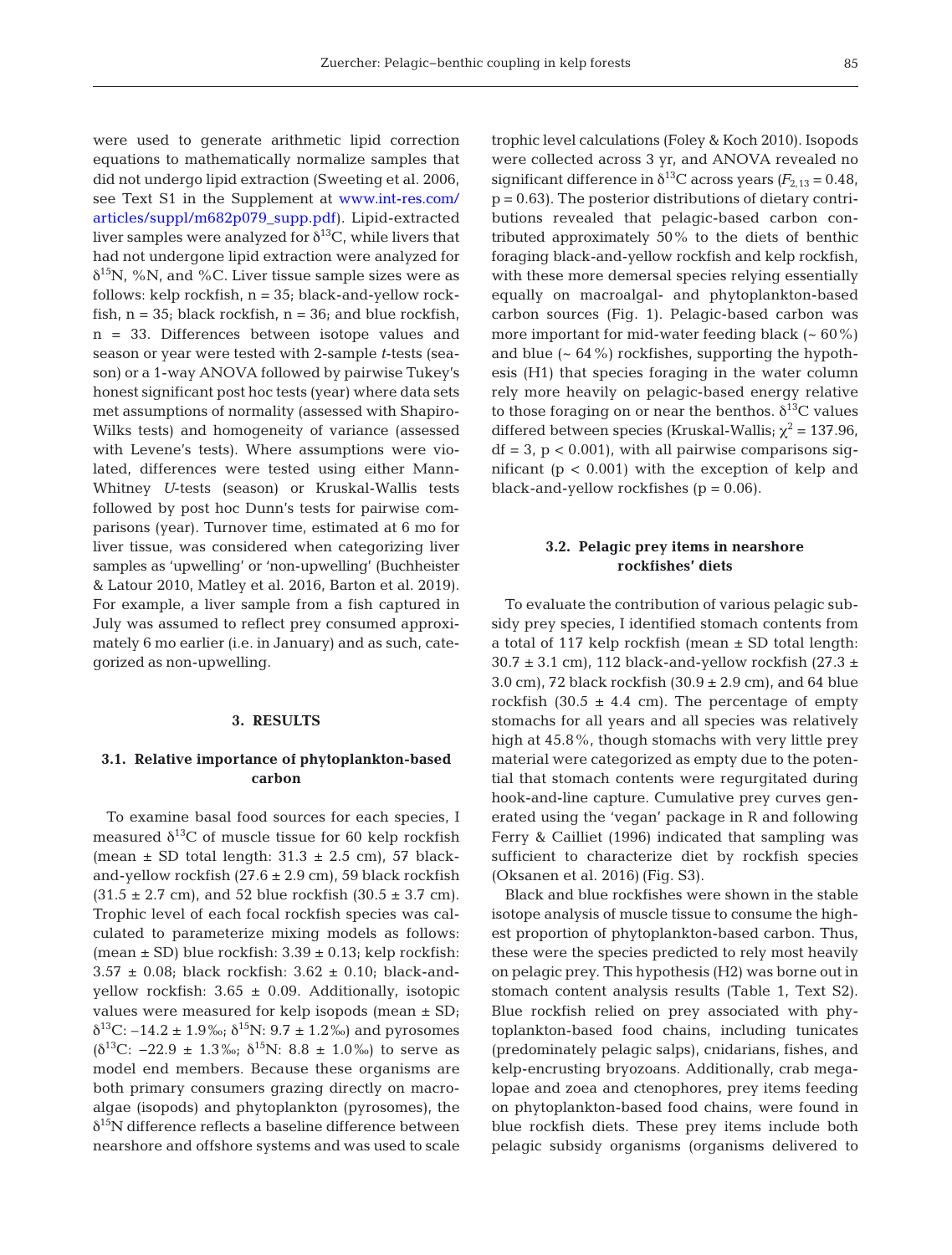

Fig. 1. (a) Biplot of mean (±SD) values for primary consumer end members of phytoplankton-based (*Pyrosoma atlanticum*) and macroalgal-based (*Idotea resecata*) food chains and (b–e) posterior density probabilities from a 2-source Bayesian mixing model using  $\delta^{13}$ C values derived from rockfish muscle tissue for the 4 studied rockfish species

the kelp forest from the pelagic ocean; e.g. pelagic tunicates) and kelp forest organisms that feed directly on phytoplankton (e.g. kelp-encrusting bryozoans). Though most important for blue rockfish, tunicates were among the 5 most important prey taxa for 3 of the 4 focal species (excluding the benthic black-andyellow rockfish).

Fishes were the most important prey item for black rockfish (with a substantially higher PSIRI value than

any other prey category) and kelp rockfish, and within the top 5 for blue and black-and-yellow rockfishes. Prey species associated with macroalgaebased food chains were widespread in the diets of nearshore rockfishes, highlighting the importance of both basal energy sources for this group of species. Isopods (predominately *Idotea resecata*) that live on kelp fronds and within the kelp canopy played a large role in the diet of black rockfish, likely contribut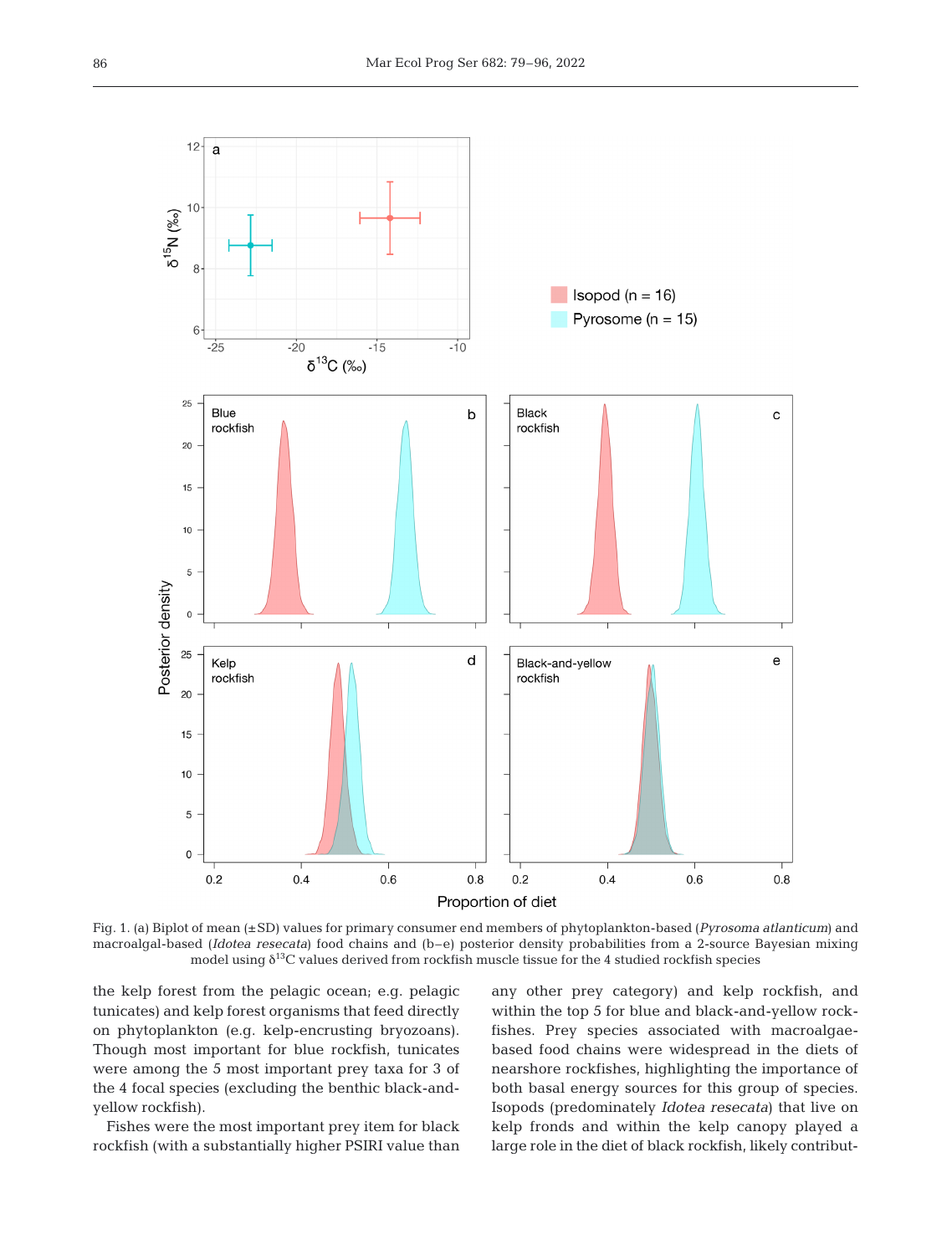Table 1. Diet composition of 4 species of nearshore *Sebastes* rockfish by percent frequency of occurrence (%FO), percent prey-specific number (%PN), percent prey-specific weight (%PW), and percent prey-specific index of relative importance (%PSIRI). Diet data with prey categorized at a higher taxonomic resolution can be found in Table S2

| Prey category                                  | %FO          | %PN            | %PW            | %PSIRI       |  |  |  |
|------------------------------------------------|--------------|----------------|----------------|--------------|--|--|--|
| Blue rockfish S. mystinus (mid-water forager)  |              |                |                |              |  |  |  |
| Tunicate                                       | 20.31        | 82.37          | 74.95          | 15.98        |  |  |  |
| Algae                                          | 28.13        | 51.10          | 47.10          | 13.80        |  |  |  |
| Fish                                           | 26.56        | 43.31          | 48.71          | 12.22        |  |  |  |
| Cnidarian                                      | 17.19        | 66.74          | 68.40          | 11.61        |  |  |  |
| Bryozoan                                       | 14.06        | 62.17          | 58.35          | 8.47         |  |  |  |
| Other or unidentified arthropod                | 15.63        | 28.03          | 23.19          | 4.00         |  |  |  |
| Cephalopod                                     | 6.25         | 52.08          | 72.57          | 3.90         |  |  |  |
| Crab megalopa/zoea                             | 9.38         | 52.10          | 25.42          | 3.63         |  |  |  |
| Brachyuran crab                                | 4.69         | 50.00          | 57.77          | 2.53         |  |  |  |
| Amphipod                                       | 10.94        | 30.17          | 0.63           | 1.68         |  |  |  |
| Ctenophore                                     | 1.56         | 90.90          | 84.46          | 1.37         |  |  |  |
| Caridean shrimp                                | 4.69         | 44.44          | 13.77          | 1.36         |  |  |  |
| Polychaete                                     | 3.13         | 50.00          | 5.60           | 0.87         |  |  |  |
| Mollusc (excluding Cephalopoda)                | 1.56         | 50.00          | 5.60           | 0.87         |  |  |  |
| Copepod                                        | 1.56         | 33.33          | 0.81           | 0.27         |  |  |  |
| Black rockfish S. melanops (mid-water forager) |              |                |                |              |  |  |  |
| Fish                                           | 55.56        | 69.95          | 82.32          | 42.30        |  |  |  |
| Isopod                                         | 31.94        | 46.26          | 42.31          | 14.15        |  |  |  |
| Tunicate                                       | 11.11        | 83.39          | 63.56          | 8.16         |  |  |  |
| Cephalopod                                     | 8.33         | 62.78          | 97.11          | 6.66         |  |  |  |
| Other or unidentified arthropod                | 22.22        | 30.04          | 16.13          | 5.13         |  |  |  |
| Amphipod                                       | 16.67        | 31.46          | 10.36          | 3.48         |  |  |  |
| Crab megalopa/zoea                             | 11.11        | 35.70          | 14.18          | 2.77         |  |  |  |
| Polychaete                                     | 6.94         | 37.33          | 37.52          | 2.60<br>2.25 |  |  |  |
| Mollusc (excluding Cephalopoda)<br>Barnacle    | 5.56<br>2.78 | 43.59<br>33.33 | 37.28<br>68.93 | 1.42         |  |  |  |
| Ctenophore                                     | 1.39         | 100.00         | 100.00         | 1.39         |  |  |  |
| Brachyuran crab                                | 4.17         | 31.33          | 33.18          | 1.34         |  |  |  |
| Cnidarian                                      | 2.78         | 38.33          | 4.68           | 0.60         |  |  |  |
| Caridean shrimp                                | 4.17         | 24.44          | 2.00           | 0.55         |  |  |  |
| Krill                                          | 4.17         | 20.51          | 1.89           | 0.47         |  |  |  |
| Anomuran crab                                  | 1.39         | 50.00          | 13.35          | 0.44         |  |  |  |
| Bryozoan                                       | 1.39         | 50.00          | 0.11           | 0.34         |  |  |  |
| Copepod                                        | 1.39         | 33.33          | 12.31          | 0.32         |  |  |  |
| Algae                                          | 2.78         | 3.78           | 2.83           | 0.09         |  |  |  |
| Kelp rockfish S. atrovirens (demersal forager) |              |                |                |              |  |  |  |
| Fish                                           | 36.75        | 47.07          | 71.72          | 21.83        |  |  |  |
| Amphipod                                       | 48.72        | 38.99          | 19.31          | 14.20        |  |  |  |
| Tunicate                                       | 14.53        | 82.50          | 74.71          | 11.42        |  |  |  |
| Other or unidentified arthropod                | 29.91        | 27.95          | 33.14          | 9.14         |  |  |  |
| Caridean shrimp                                | 32.47        | 27.75          | 28.17          | 9.08         |  |  |  |
| Brachyuran crab                                | 13.68        | 44.50          | 58.30          | 7.03         |  |  |  |
| Isopod                                         | 33.33        | 21.66          | 18.91          | 6.76         |  |  |  |
| Cephalopod                                     | 10.26        | 36.77          | 71.82          | 5.57         |  |  |  |
| Crab megalopa/zoea                             | 18.80        | 38.38          | 15.38          | 5.05         |  |  |  |
| Barnacle                                       | 3.42         | 39.09          | 46.23          | 1.46         |  |  |  |
| Mollusc (excluding Cephalopoda)                | 7.69         | 23.36          | 10.83          | 1.31         |  |  |  |
| Anomuran crab                                  | 2.56         | 32.32          | 32.29          | 0.83         |  |  |  |
| Polychaete                                     | 4.27         | 25.58          | 4.42           | 0.64         |  |  |  |
| Cnidarian                                      | 1.71         | 18.95          | 22.11          | 0.35         |  |  |  |
| Algae                                          | 3.42         | 14.91          | 1.91           | 0.29         |  |  |  |
| Copepod                                        | 1.71         | 26.85          | 0.20           | 0.23         |  |  |  |
| Krill                                          | 0.85         | 33.33          | 0.04           | 0.14         |  |  |  |
| Bryozoan                                       | 1.71         | 5.32           | 0.27           | 0.05         |  |  |  |
|                                                |              |                |                |              |  |  |  |

ing to the ~40% macroalgal-based carbon in their diet (see Table S3 for information on isotope values of common prey items). Amphipods, a taxon generally abundant in microhabitats throughout the water column, were most important to the kelp rockfish. Black-and-yellow rockfish relied on hard-bodied benthic invertebrates on the reef surface such as brachyuran crabs, shrimps, and other arthropods in addition to octopus (predominately *Octopus rubescens*).

#### **3.3. Temporal variability**

#### 3.3.1. Juvenile rockfish recruitment

Multiple lines of evidence were used to understand the relationships among variation in rockfish recruitment, diets of the 4 focal nearshore rockfish species (especially focusing on the importance of fishes as prey items), and overall use of phytoplankton-based energy (H3). The magnitude of rockfish recruitment to central California varied substantially over the study period (2013− 2016), with a historically large recruitment event in 2013 and a more average recruitment year in 2015 that represents a study period low (Fig. 2).

Differences in diet among the 4 species (as quantified using prey-specific abundance by number in a stomach sample) were consistent across the 4 sampling years, with the exception of 2015 when black, blue, and kelp rockfishes all exhibited more similar diet compositions to each other than each species exhibited with itself in other years (Fig. 3). In other words, diet differed by species in all years ex cept 2015, when the diets of black, blue, and kelp rockfishes converged. The 2015 diet was distinguished from the other years by the importance of crab megalopae and zoea, tunicates, brachyuran crabs, and the relative unimportance of fishes and cephalopods. The impor-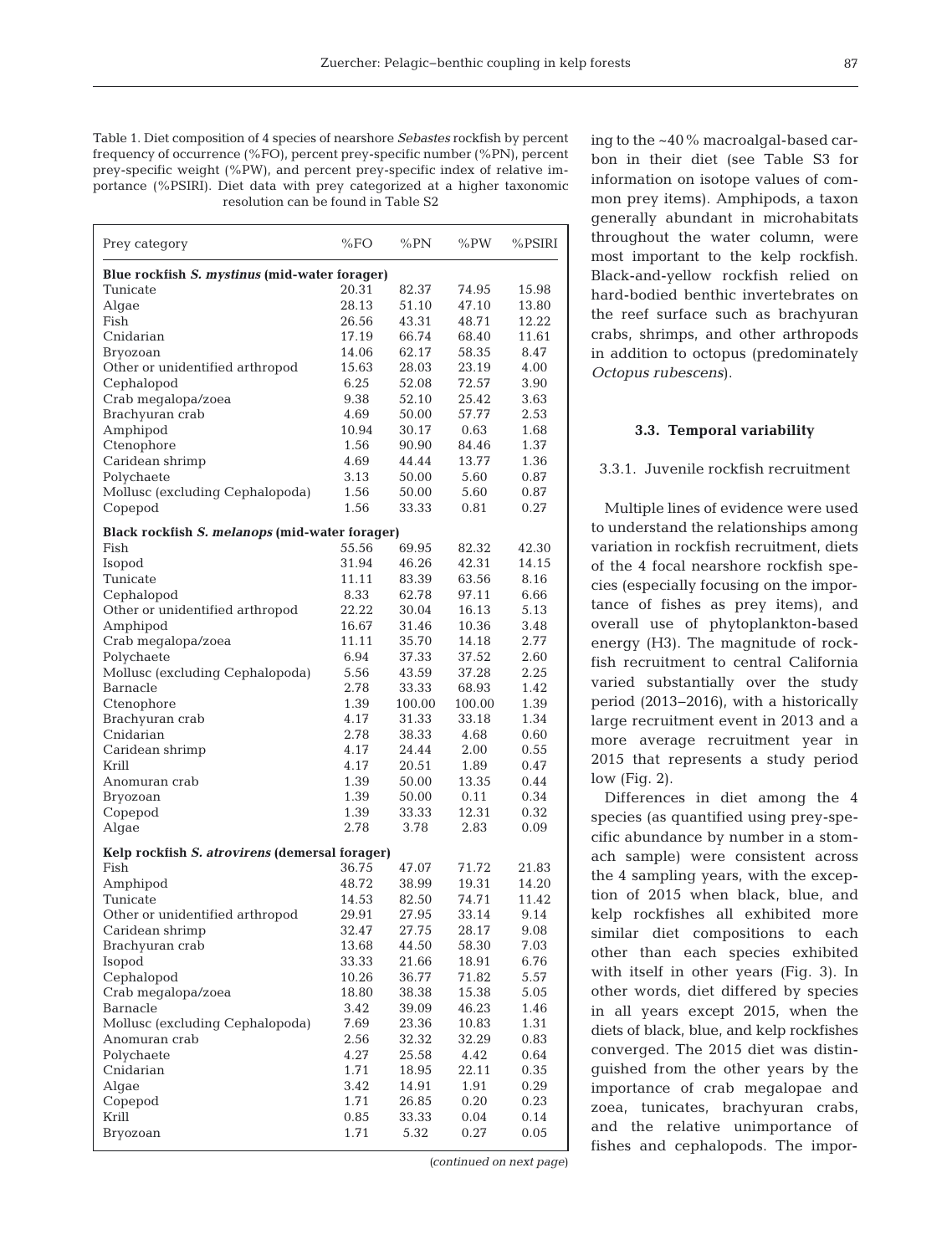Table 1 (continued)

| Prey category                                              | %FO   | % $PN$ | % $PW$ | $%$ PSIRI |
|------------------------------------------------------------|-------|--------|--------|-----------|
| Black-and-yellow rockfish S. chrysomelas (benthic forager) |       |        |        |           |
| Brachyuran crab                                            | 44.64 | 60.34  | 61.15  | 27.12     |
| Cephalopod                                                 | 25.00 | 63.10  | 80.29  | 17.92     |
| Other or unidentified arthropod                            | 22.32 | 51.74  | 54.35  | 11.84     |
| Caridean shrimp                                            | 20.54 | 56.99  | 46.96  | 10.67     |
| Fish                                                       | 18.75 | 45.77  | 57.81  | 9.71      |
| Anomuran crab                                              | 12.50 | 50.68  | 60.18  | 6.93      |
| Mollusc (excluding Cephalopoda)                            | 10.71 | 39.98  | 34.44  | 3.99      |
| Polychaete                                                 | 8.04  | 41.20  | 34.18  | 3.03      |
| Echinoderm                                                 | 4.46  | 44.00  | 43.63  | 1.96      |
| Tunicate                                                   | 1.79  | 70.00  | 55.97  | 1.12      |
| Algae                                                      | 5.36  | 22.68  | 9.44   | 0.86      |
| Bryozoan                                                   | 3.57  | 39.58  | 3.47   | 0.77      |
| Amphipod                                                   | 6.25  | 21.34  | 1.14   | 0.70      |
| Cnidarian                                                  | 1.79  | 45.00  | 32.71  | 0.69      |
| Barnacle                                                   | 1.79  | 47.78  | 22.88  | 0.63      |
| Isopod                                                     | 1.79  | 35.00  | 18.78  | 0.48      |
| Nematode                                                   | 0.89  | 50.00  | 17.08  | 0.30      |
|                                                            |       |        |        |           |



Fig. 2. The rockfish recruitment anomaly (normalized to a 0−1 scale) for 1999−2016 for PISCO sites in Monterey and Carmel bays

tance of tunicates in rockfishes' diet increased from 2013−2015 before decreasing again in 2016 (PSIRI for all species combined, 2013: 2.9; 2014: 13.9; 2015: 19.7; 2016: 2.7; Fig. S4). Crab megalopae and zoea spiked in importance in 2015, though were relatively unimportant in other years (PSIRI for all species combined, 2013: 0.4; 2014: 3.1; 2015: 9.1; 2016: 2.1). The importance of fishes showed an opposite pattern to that of tunicates, with high importance in 2013 and 2014, a drastic decrease in 2015, and subsequent increase in 2016 (PSIRI for all species combined, 2013: 25.7; 2014: 27.6; 2015: 4.0; 2016: 12.6). In contrast, for the most strongly benthic-associated of the fish species sampled, the black-and-yellow rockfish, diet remained static across the sampling years, with a heavy reliance on benthic invertebrates driving the similarity.

To further clarify the contributions of juvenile rockfishes in particular, stable isotope samples were collected for 3 life phases. Pelagic juveniles had a carbon isotope signature consistent with their open ocean diet and significantly different than juveniles in the other 2 life phases ( $p < 0.001$ ; Fig. 4). Conversely, juvenile rockfishes that had been in the nearshore habitat for several weeks and resided closer to the benthos had a more macroalgalbased carbon signature. The mean  $\delta^{13}$ C value of new recruits likely reflects an intermediate between their larval feeding period in the open ocean and nearshore prey consumed more recently. The well-known baseline difference in  $\delta^{15}N$  between near-

shore and offshore marine environments (approximately 1‰) is partially responsible for the differences in  $\delta^{15}N$  among life phases. However, with a 1‰ correction, mean  $\delta^{15}N$  of pelagic juveniles was still significantly different from kelp forest juveniles  $(p < 0.001)$ . It follows that while consumption of new recruits would lead to lower  $\delta^{13}$ C values, consumption of kelp forest juveniles would yield the opposite effect. Results from the liver tissue stable isotope analysis support this expectation.

The only species with  $\delta^{13}$ C values (measured from liver tissue) that varied by year was the blue rockfish, a midwater forager with a narrow gape likely to prey on small, new recruits (Fig. 5a, Table S4). Mean values of  $\delta^{13}$ C for blue rockfish increased from 2014 to 2015 before dropping significantly from 2015 to 2016 (p < 0.001) as juvenile rockfish recruitment increased from the 2015 low. This result may be indicative of the blue rockfish's heavier use of macroalgal-based carbon when fewer newly recruited juvenile rockfishes are available to prey upon.

The final piece of evidence for annual variation in diet related to juvenile rockfish recruitment is seen in the analysis of  $\delta^{15}N$ : black (p = 0.03), blue (p = 0.02), and kelp rockfish (p = 0.005) liver tissue  $\delta^{15}$ N decreased in 2015, the year with the lowest rockfish re cruitment during the study period, potentially the result of a diet more reliant on lower trophic level, pelagic-based prey (such as crab megalopae). It then increased again in 2016 for kelp  $(p < 0.001)$ , black  $(p = 0.007)$ , and black-and-yellow  $(p = 0.003)$  rockfishes. This pattern was not seen in blue rockfish, though they did exhibit an increase in trophic level in 2016 (Figs. 5b & S4).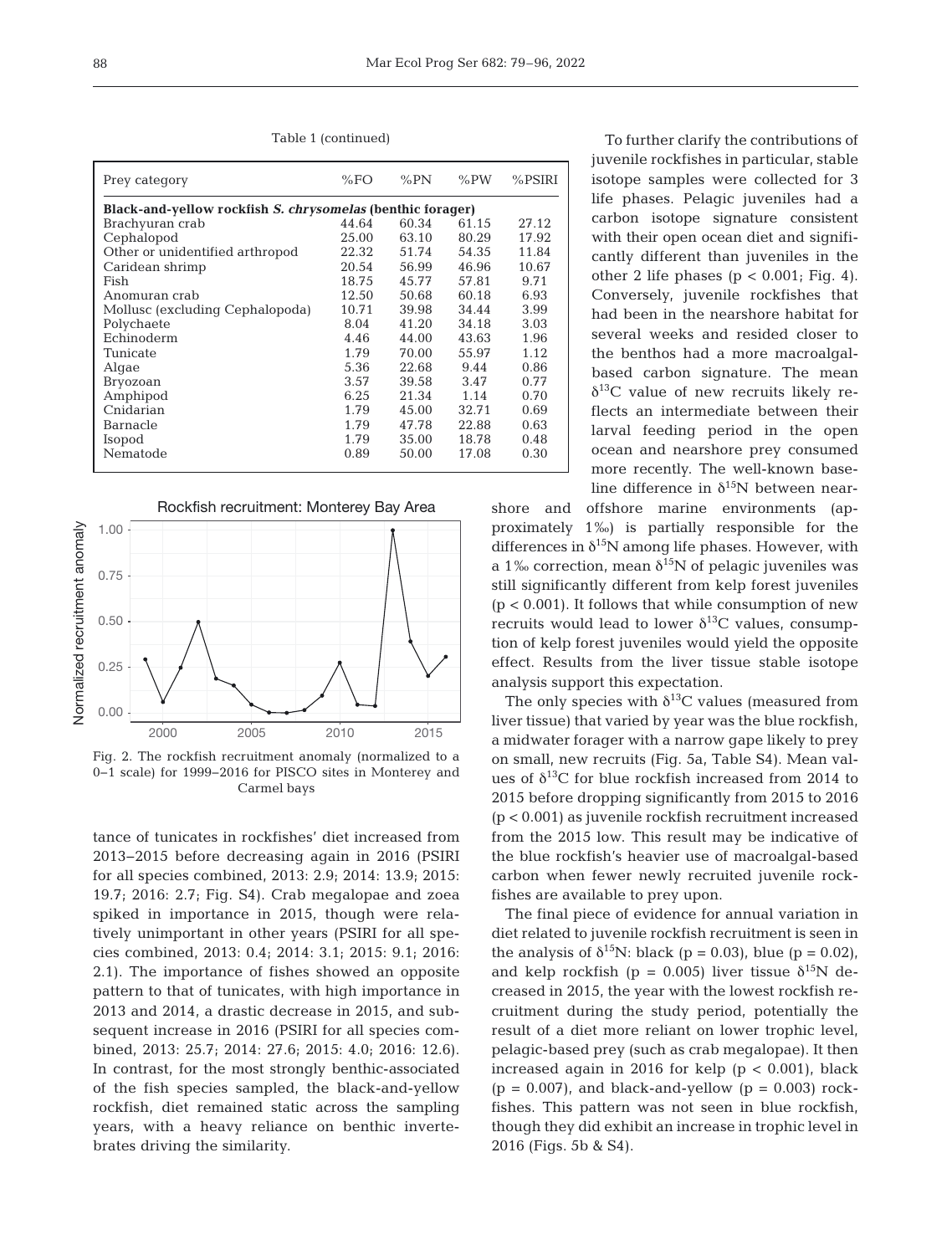



#### 3.3.2. Seasonal upwelling

Liver tissue samples were used to examine the diet consumed by each species of focal rockfish during both upwelling (April−July) and non-upwelling seasons. Despite hypothesizing (H4) that  $\delta^{13}$ C and  $\delta^{15}$ N of liver tissue from black and blue rockfishes (species more likely to prey upon incoming pelagic subsidy organisms) would reflect a more phytoplanktonbased diet during seasonal upwelling, the results

were mixed. None of the species sampled showed significant seasonal variability in  $\delta^{13}$ C values (p > 0.05; Figs. 6a & S5). However, kelp (Mann-Whitney *U*,  $W = 54$ ;  $p = 0.01$  and black-and-yellow  $(W = 57, p = 0.002)$  rockfishes did show a seasonal difference in  $\delta^{15}N$ , occupying a lower trophic level in up welling season (Figs. 6b & S5).

## **4. DISCUSSION**

# **4.1. Phytoplankton-based carbon and pelagic prey in the diets of nearshore rockfishes**

Carbon derived from the primary production of phytoplankton plays a major role in the nearshore fish assemblage in the Monterey Bay area of cen-

tral California. My results indicate that the use of phytoplankton- derived carbon differs by species, making up approximately 50−65% of muscle tissue (Fig. 1). Koenigs et al. (2015) found an approximately 60% phytoplankton-based carbon contribution for kelp rockfish and >80% for blue rockfish. Though I found similar relative proportions, small differences could stem from the distinct oceanographic conditions of southern versus central California that influence pelagic−benthic coupling. Similar relative pro-

Fig. 4. Mean  $(\pm SD)$  carbon and nitrogen isotopic values for juvenile rockfish muscle tissue. Less negative  $\delta^{13}$ C values indicate kelpderived carbon. Species comprising pelagic juvenile samples include blue rockfish (n = 11) and members of the KGBC rockfish complex (n = 20; *Sebastes atrovirens*, *S. carnatus*, *S. chryso melas*, *S. caurinus*). Species comprising new recruit samples include KGBC complex (n = 14) and the OYT rockfish complex (n = 2; *S. flavidus*, *S. serranoides*). Species comprising kelp forest juvenile samples include the KGBC complex  $(n = 43)$ , OYT complex  $(n = 15)$ , and blue rockfish  $(n = 21)$ 

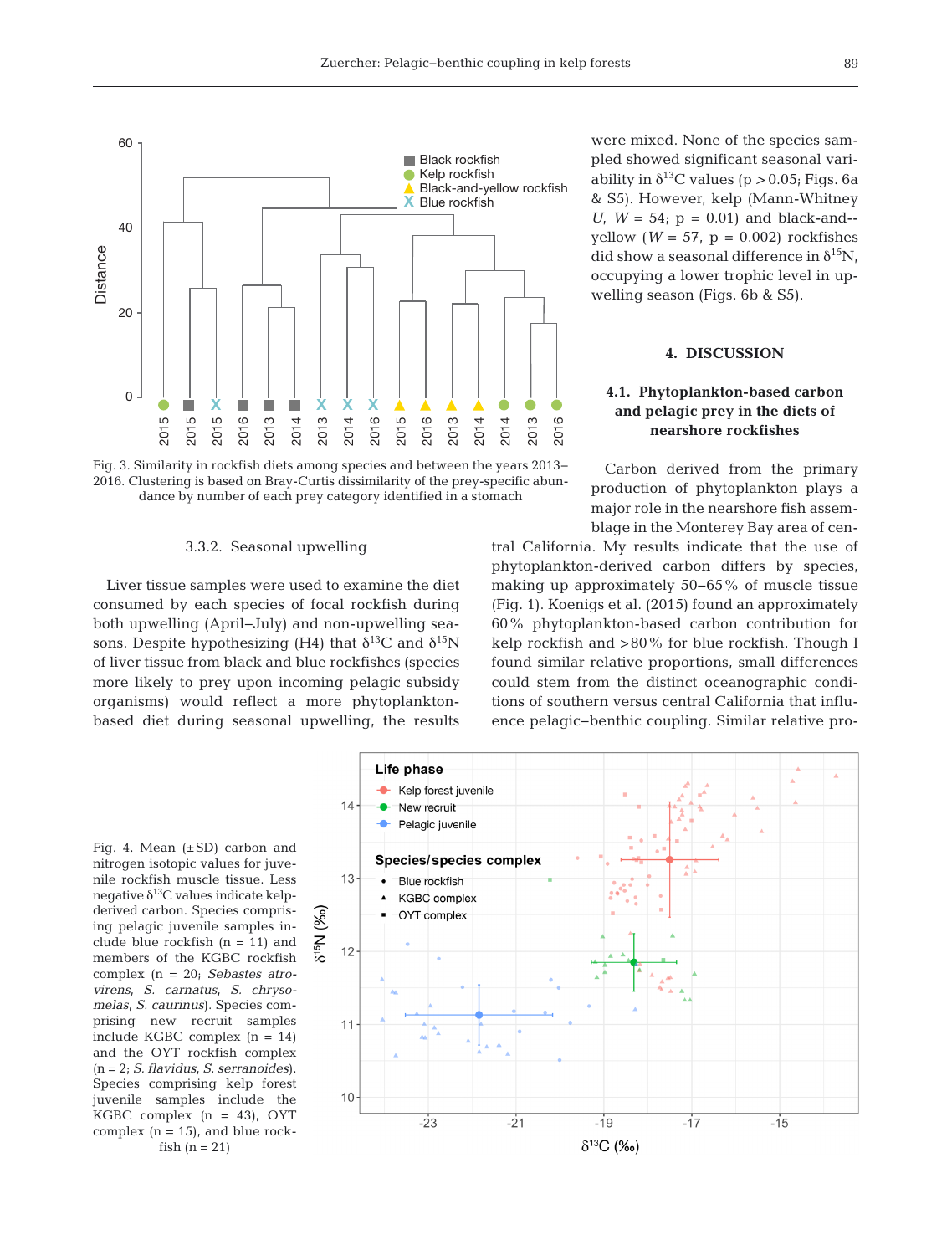

Fig. 5. Mean (a)  $\delta^{13}C$  and (b)  $\delta^{15}N$  for rockfish liver tissue samples in 2014, 2015, and 2016. (\*) signifies significance between points to the left and right ( $\alpha$  = 0.05). Mean values, SD, and sample sizes can be found in Table S4



Fig. 6. Mean (a)  $\delta^{13}C$  and (b)  $\delta^{15}N$  for rockfish liver tissue samples in upwelling season (April–July) and non-upwelling (all other months). (\*) signifies significance between points to the left and right ( $\alpha$  = 0.05). Mean values, SD, and sample sizes can be found in Table S5

portions of kelp-based and phytoplankton-based carbon in rockfishes' tissue were also found by von Biela et al. (2016) and Markel & Shurin (2015). However, a high-resolution stomach content analysis allowed me to further explore dietary contributions from phytoplankton-based food webs.

Gelatinous organisms that typically live in the open ocean are advected to the kelp forest during downwelling or relaxation events. Though tunicates (both salps and pyrosomes) were the most common gelatinous organisms observed, both cnidarians and cteno phores were also identified. I suspect that many of the prey items classified as 'unknown' (and thus excluded from further analysis) also fell into the category of gelatinous organisms. These prey items digest quickly and are likely underestimated in the PSIRI results. Previous studies have found thaliaceans (pelagic salps) to be important prey for blue rockfish, especially during the upwelling season, but that they are not typically consumed by kelp, black, and blackand-yellow rockfishes (Hallacher & Roberts 1985, Hobson & Chess 1988). My results suggest that the importance of salps as prey for the nearshore fish assemblage extends beyond blue rockfish during certain conditions and, in fact, that gelatinous zooplankton may play a substantial role in nearshore food webs. As we build our understanding of temporal diet variability, future research should focus on the role that gelatinous pelagic subsidies (and resource pulses) play in rockfishes' survival, growth, and overall resilience, especially as climate change alters the pelagic zooplankton assemblage. Metabarcoding may provide a feasible approach for targeting gelatinous prey species in future studies (e.g. Günther et al. 2021).

Recruiting juvenile rockfishes and crabs represent another influx of pelagic energy into the kelp forest (Zuercher & Galloway 2019). The juvenile life phase makes both rockfish young-of-the-year and crab me galopae vulnerable to predation, especially during years of high recruitment (such as 2013 and 2014 for juvenile rockfishes, when adults seemed to shift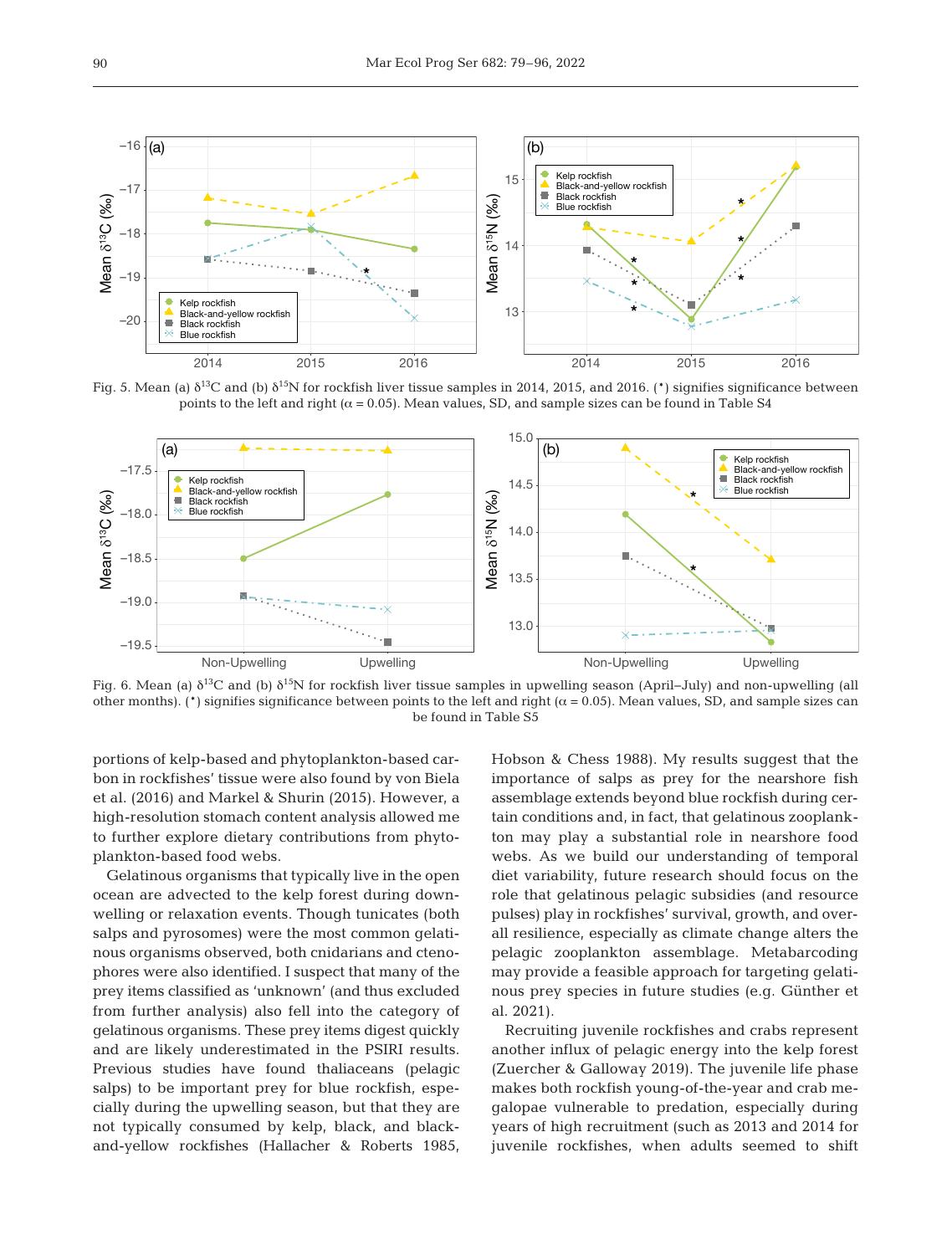toward fishes as prey items; Fig. S4). The  $\delta^{13}$ C results suggest that new juvenile rockfish recruits are contributing phytoplankton-based carbon to the kelp forest food web, but that after only a short period, their stable isotope ratio shifts to reflect a more heavily macroalgal-based diet (Fig. 4). As such, the ways that prey fishes, especially juvenile rockfishes, contribute to the isotopic composition of adult rockfishes depends on the life phase and trophic ecology of the prey. Newly recruited juvenile rockfishes residing in the kelp canopy and water column (and contributing relatively more phytoplankton-based carbon) are likely more vulnerable to predation by blue or black rockfishes that show an affinity for mid-water habitats. This was most apparent in the diets of the smallgaped blue rockfish that likely only consume small, newly recruited pelagic juveniles. Adult blue rockfish showed an annual shift toward macroalgalbased carbon in 2015 when few new recruits were available as prey. Conversely, kelp and black-andyellow rockfishes, which were also shown to prey widely on fishes, forage nearer the benthos where slightly more mature juvenile rockfishes would contribute relatively more macroalgal-based carbon.

A wide variety of benthic organisms contributed to the macroalgal signal detected in adult rockfishes. Brachyuran and anomuran crabs, isopods, amphipods, benthic shrimps, and juvenile fishes that have transitioned to a kelp forest diet all move kelp-based carbon up the food chain. Black-and-yellow rockfish forage almost entirely on benthic organisms and might be expected to have shown even larger contributions of macroalgal-based carbon. However, they prey heavily on octopus, which has  $\delta^{13}$ C values indicating use of phytoplankton-based energy (Table S3). This trophic relationship highlights the significance of energy flow via pelagic−benthic coupling for even benthic invertivores. Benthic suspension- and filterfeeding organisms such as tunicates, sponges, barnacles, and bryozoans also likely consume substantial phytoplankton-based energy that is then passed up the food chain to nearshore fishes (Miller & Page 2012).

While I constructed a 2-source mixing model for this work, it is possible that a portion of the  $\delta^{13}C$  signal that I interpreted as pelagic instead reflects energy derived from red algae (a potential third source). A wide diversity of red algae species reside in California kelp forests and provide food for benthic invertebrates via direct grazing and through detrital pathways (Mahoney 2014). A sample of red algae from Carmel Bay  $(n = 5)$  collected in September 2015 had  $\delta^{13}$ C values that were more  $^{13}$ Cdepleted than those typically reported for phytoplankton ( $\delta^{13}$ C: −28.9 ± 5.0‰;  $\delta^{15}$ N: 7.5 ± 0.8‰) (R. Zuercher unpubl. data). These values are consistent with those measured in Norwegian kelp forests where 2 multi-species groups of red algae were analyzed; one group with  $\delta^{13}$ C values ranging from -18.9 through −22.3‰ and another group with even lower values of −32.9 through −34.4‰ (Raven et al. 2002, Fredriksen 2003). Mahoney (2014) showed that the most common epifaunal species group living (and likely feeding) on red algae in Monterey Bay's nearshore ecosystem are gammarid amphipods, a common prey item for kelp rockfish. This could lead to an overestimation of phytoplankton-based carbon in kelp rockfish tissue and should be the focus of future research.

## **4.2. Temporal dynamics in diet and pelagic contributions to the benthic food web**

Though 2013 did not see strong El Niño or La Niña conditions, a major shift occurred when 2014 brought 'The Blob' ocean conditions to the west coast of the USA (Joh & Di Lorenzo 2017). Warm water temperatures of 2014 persisted through 2015, a year with strong El Niño conditions, before the ocean returned to more average conditions in 2016. Cumulative upwelling (quantified by the Bakun Upwelling Index) was below average in 2015, likely contributing to the low rockfish recruitment in that year (Bakun 1973; Figs. 2 & S5). Vertical nitrate flux, or the concentration of nitrate upwelled to or downwelled from nearshore surface waters (quantified by the Biologically Effective Upwelling Transport Index, BEUTI), was below average for all 3 years. Cumulative BEUTI was especially low in 2015 (Jacox et al. 2018; Fig. S5). The anomalous ocean conditions of 2015 are reflected in the diet analysis, which showed 3 rockfish species that typically have distinctive diets converging on a 'warm year' diet (Fig. 3). Notably, this diet consisted of a relatively high proportion of tunicates and seemingly benefited from a large crab recruitment event. Again, this highlights the importance of pelagic subsidies, which often come as resources pulses, when typical food sources are less available. It is not known whether the dietary convergence across species in 2015 was the result of a lower abundance of juvenile rockfishes or the presence of other nutritious, energydense, and easy to capture prey (e.g. crab megalopae and zoea). If the convergence (and associated low reliance on fishes as prey) resulted from the presence of tunicates and recruiting crabs in 2015 rather than lower numbers of juvenile rockfishes, this may help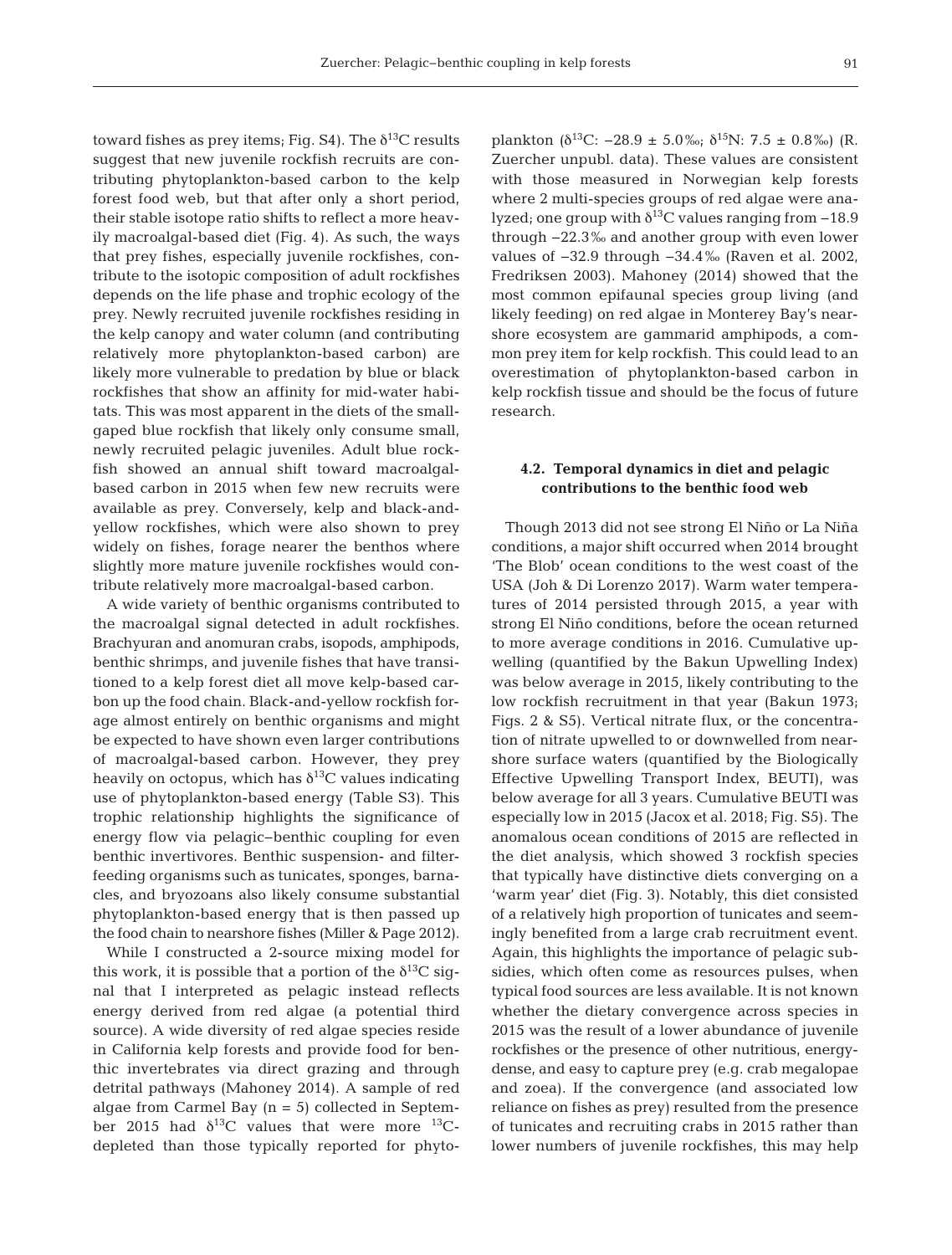to explain why diets of the 4 focal species did not converge in 2013 (a year with very high rockfish recruitment).

With very little rockfish recruitment on the central coast of California in 2015, fewer newly recruited juveniles would have been available as prey. As such, I expected that rockfish  $\delta^{13}C$  signatures would reflect a more macroalgal-based diet in 2015. However, the switch away from fishes as prey in 2015 was not accompanied by a corresponding shift in  $\delta^{13}C$  to reflect a more kelp carbon-heavy diet, except in blue rockfish. This perhaps indicates that blue rockfish, widely considered a mid-water planktivore, switches to consuming juvenile rockfishes only in years of high recruitment (i.e. in a low-recruitment year like 2015, blue rockfish consumed a more typical diet for a mid-water planktivore). Because the 3 other species switched from fishes to tunicates and other recruiting species (e.g. crabs), these large pelagic contributions may have offset the lack of energy-rich recruiting juvenile rockfishes, leading to little change in their  $\delta^{13}$ C signatures. Alternately, because 2015 was the study year with the lowest vertical nitrate flux, this could suggest that blue rockfish are most sensitive to these upwelling-driven shifts in nearshore water nitrate concentration (Fig. S5).

Results from the analysis of  $\delta^{15}N$  ratios in liver tissue gave further insight into annual diet variability related to juvenile rockfish recruitment. Trophic levels of all species except the black-and-yellow rockfish fell in 2015; this was especially evident for black and kelp rockfishes. The 2015 downward shift in trophic level may reflect these species' switch from fishes to gelatinous invertebrates. Because the species in this study typify different feeding ecologies, these results provoked an additional observation regarding feeding morphology and the use of phytoplankton-based carbon. Gape width (measured by maxillary length) varies among the 4 focal species, with black-and-yellow at the largest (39.8 mm), kelp (38.8 mm), black (37.3 mm), then blue rockfish at the smallest (30.7 mm) (Roberts 1979). Because larger-gaped fishes likely have a wider range of prey available to them, the effects of large deliveries of pelagic subsides (e.g. juvenile rockfishes or gelatinous zooplankton) might be dampened. This seems to be the case for blackand-yellow rockfish, though this benthic-feeder also may simply encounter prey such as gelatinous zooplankton less frequently.

Finally, because the trend for all rockfishes (including black-and-yellow rockfish) was a decrease in  $\delta^{15}$ N in 2015, a shift in baseline  $\delta^{15}$ N in either the nearshore or offshore systems in that year could be at least partially responsible. Foley & Koch (2010) showed  $3\%$  changes in the  $\delta^{15}N$  values of *Macrocystis pyrifera* (giant kelp) between samples collected in spring to early summer and those collected in late summer to winter, suggesting that the apparent decrease in trophic level reported here may be the result of a baseline shift. Moreover, while the shift from fishes to pelagic salps and other pelagic prey in 2015 is also supported in the diet content data, there are other possible drivers of the shift toward more phytoplankton-derived carbon. Kelp production typically declines with increasing water temperatures and reduced nitrate availability, such as occurred with the onset of the marine heatwave in 2014 and 2015, potentially limiting kelp-based carbon in the entire system. Moreover, kelp production declined during these years as kelp forests were deforested by sea urchin grazing in central (Beas-Luna et al. 2020, Smith et al. 2021) and northern California (Rogers-Bennett & Catton 2019, McPherson et al. 2021). On going research on the wide-ranging ecological im pacts of a phase shift from kelp forest to urchin barrens on the US West Coast will provide additional context with which to interpret my results.

Results regarding seasonal shifts in the relative proportion of phytoplankton-based carbon in rockfishes' tissue were not as conclusive. I found no significant differences in  $\delta^{13}$ C values between upwelling and non-upwelling seasons, with high variance in the data relative to the expected effect size (Table S5). These results may also have resulted from underlying trophic and ecological dynamics or might point to uncertainties regarding the turnover rate of liver tissue, which has not been experimentally determined for *Sebastes* spp. It is possible that liver tissue is not appropriate to characterize dietary shifts at seasonal intervals. However,  $\delta^{15}N$  values did differ between seasons. The only species that did not exhibit a seasonal shift in trophic level was the blue rockfish. All others occupied a lower trophic level during up welling season. This is contrary to the expectation that trophic level would increase during upwelling-mediated pulses of rockfish recruitment. However, the seasonal shift may not be related to rockfishes' diet at all. The shift could be due to a seasonal decrease in baseline  $\delta^{15}$ N values of *Macrocystis* during the upwelling season that is only reflected in species that have more macroalgal-dominated diets (Foley & Koch 2010). Blue rockfish use less macroalgal-based carbon than any of the other species, and as such, a seasonal baseline shift in *Macrocystis* is perhaps not as strongly reflected.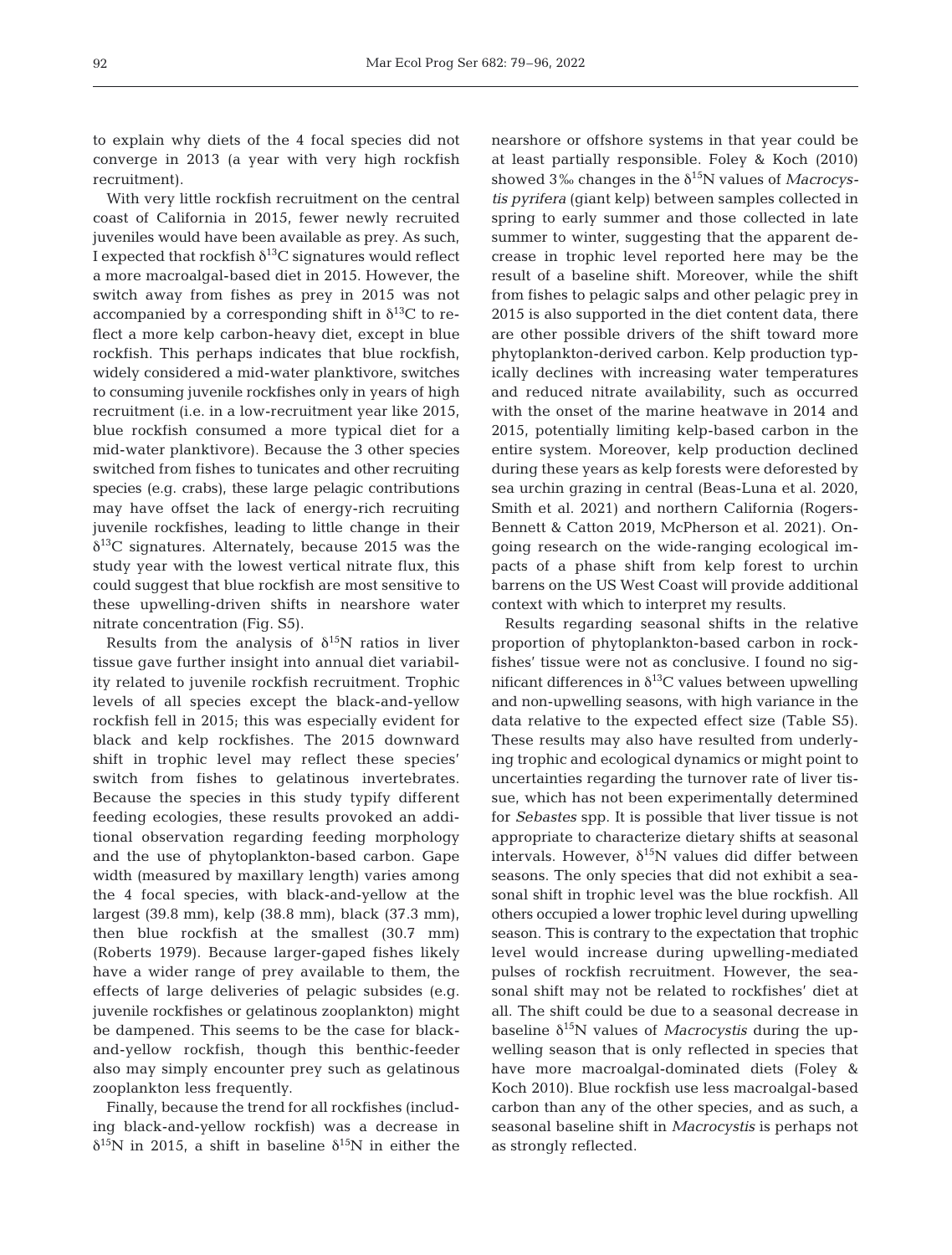# **5. CONCLUSIONS**

Kelp forest ecosystems are known for extremely high productivity as a result of accessing both benthic and pelagic sources of energy, and the diet of nearshore kelp forest fishes highlights this pelagic− benthic coupling. Though the focal species in this study spend their entire adult lives in the kelp forest ecosystem, the results presented here suggest that their productivity is likely affected by variation in the availability of resources originating in the pelagic ocean. Whether changes in the relative use of macroalgal- versus phytoplankton-based energy by nearshore fishes translates to changes in growth rate is a fruitful topic for future research. It is clear, however, that the contributions of pelagic carbon not only vary by a species' foraging ecology but also as environmental conditions fluctuate and cause changes to the influx of offshore waters that bring phytoplanktonbased nutrients and energy to the kelp forest. Though the 4 focal species coexist in central California, kelp forests throughout the world typically support a set of fish species in the same functional guilds (i.e. planktivores, generalist demersal predators, and invertivores). As such, results presented here can inform our understanding of the ways that oceanographic variability and shifts in pelagic subsidies interact with fishes' diets and food web dynamics elsewhere.

This study has advanced our wider understanding of the importance of pelagic−benthic coupling to the productivity of species and ecosystems. Marine systems are constantly changing, and food webs follow suit. Changes to habitat structure, such as is occurring on the west coast of the USA through the loss of giant kelp, and variation in circulation patterns will likely drive further changes in the importance of phytoplankton-based energy to the nearshore fish assemblage (Filbee-Dexter & Wernberg 2018, Beas-Luna et al. 2020). The results presented here suggest that connectivity with open ocean habitats and subsidy prey availability may infer resilience on nearshore rockfishes, especially those associated with water column habitats, as they respond to localized kelp forest loss. Annual dietary shifts characterized here highlight the role that phytoplankton- and kelp-based energy sources play in maintaining the high productivity (i.e. high increase in biomass of an organism per unit time and space) of kelp forest fish assemblages in a highly variable marine environment. Whether this ability to access more than one basal energy source infers resilience and/or stability on the kelp forest ecosystem remains a fruitful area of research

(Rooney et al. 2006, McMeans et al. 2013). Using multiple carbon pathways could exacerbate stress in years of low productivity or could buffer against this stress. The 4 focal species, and many of the other nearshore rockfishes, are generalist predators with the ability to prey-switch to capitalize on available resources. While this behavior has likely contributed to the success of the *Sebastes* genus in the past, it may also prove important in the future as these species adapt to major climate and ecosystem changes. To truly understand how kelp forest communities function, we must give more attention to the dynamics of pelagic energy sources, the conditions that lead to changes in the influx of this energy to the nearshore environment, and the ecosystemlevel consequences of these changes.

*Acknowledgements*. This material is based upon work supported by the National Science Foundation GK-12 UCSC SCWIBLES Training Program (NSF DGE-0947923) and the Graduate Research Fellowship Program (NSF DGE-1339067). Additional funding for this study was provided by the Friends of Long Marine Lab, and the Earl and Ethel Myers Oceanographic Trust. Thanks to Baldo Marinovic for help with invertebrate identification, and to the many people, especially Roy Qi, who assisted with sample collection and processing for this research. Sincere thanks to Colin Carney of the UC Santa Cruz Stable Isotopes Lab, to PISCO for providing data on juvenile rockfish recruitment, and to Mark Morales for providing his expertise and generating upwelling plots. Thanks to multiple anonymous reviewers, Paul Koch, Mark Carr, and Peter Raimondi for their comments that greatly improved the manuscript.

#### LITERATURE CITED

- [Alldredge AL, Silver MW \(1988\) Characteristics, dynamics](https://doi.org/10.1016/0079-6611(88)90053-5) and significance of marine snow. Prog Oceanogr 20:41–82
- Ammann AJ (2004) SMURFs: standard monitoring units for the recruitment of temperate reef fishes. J Exp Mar Biol Ecol 299: 135−154
- [Anderson TW, Carr MH \(1998\) BINCKE:a highly efficient](https://doi.org/10.1023/A%3A1007355408723) net for collecting reef fishes. Environ Biol Fishes 51: 111−115
	- Bakun A (1973) Coastal upwelling indices, west coast of North America, 1946−71. NOAA Tech Rep NMFS SSRF-671
- [Barton MB, Litvin SY, Vollenweider JJ, Heintz RA, Norcross](https://doi.org/10.1016/j.jembe.2018.11.005) BL, Boswell KM (2019) Experimental determination of tissue turnover rates and trophic discrimination factors for stable carbon and nitrogen isotopes of Arctic sculpin (*Myoxocephalus scorpioides*):a common Arctic nearshore fish. J Exp Mar Biol Ecol 511:60-67
- [Beas-Luna R, Micheli F, Woodson CB, Carr M and others](https://doi.org/10.1111/gcb.15273) (2020) Geographic variation in responses of kelp forest communities of the California current to recent climatic changes. Glob Change Biol 26: 6457−6473
- [Bograd SJ, Schroeder I, Sarkar N, Qiu X, Sydeman WJ,](https://doi.org/10.1029/2008GL035933) Schwing FB (2009) Phenology of coastal upwelling in the California current. Geophys Res Lett 36: L01602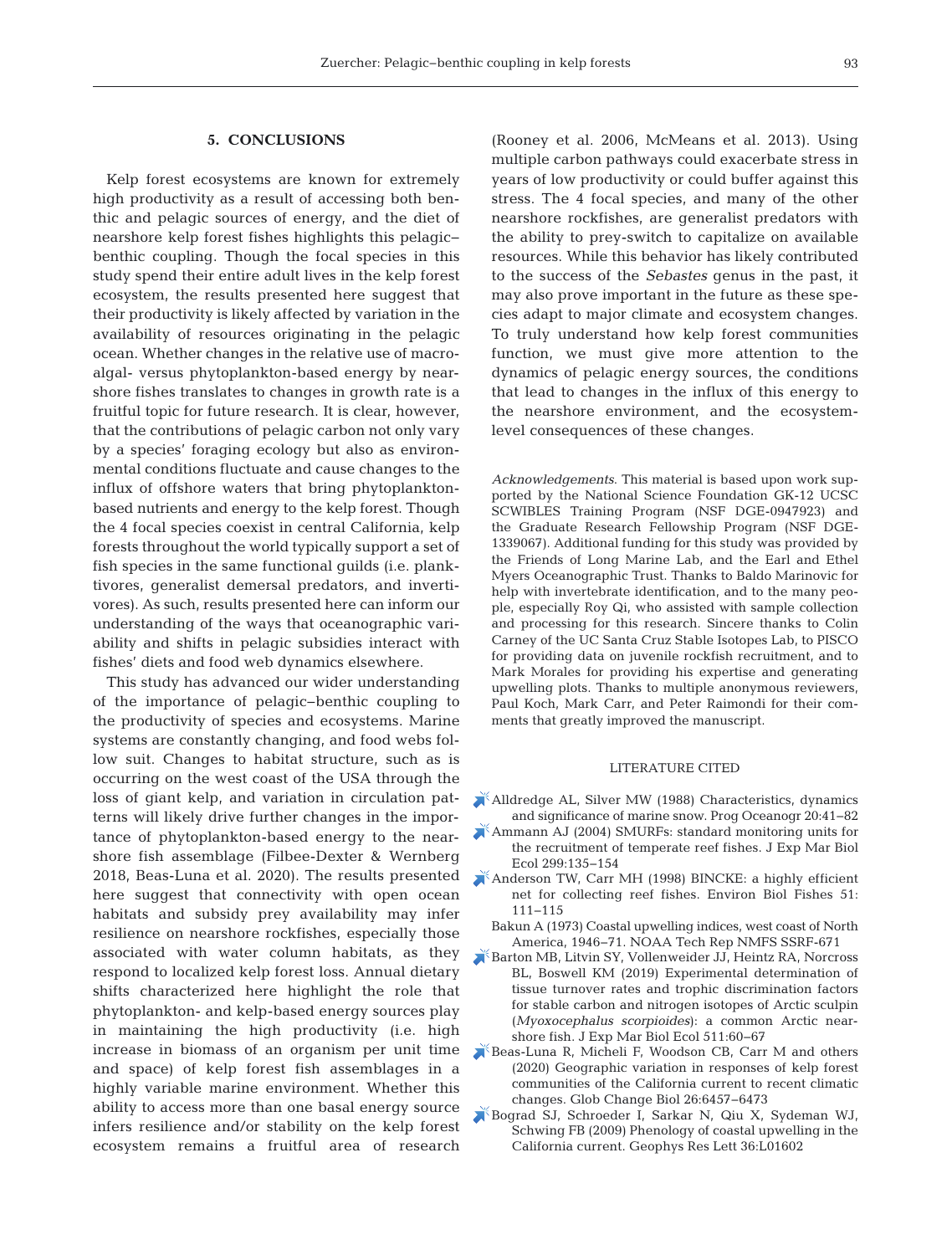- [Broitman BR, Kinlan BP \(2006\) Spatial scales of benthic and](https://doi.org/10.3354/meps327015) pelagic producer biomass in a coastal upwelling ecosystem. Mar Ecol Prog Ser 327: 15−25
- [Brown SC, Bizzarro JJ, Cailliet GM, Ebert DA \(2012\) Break](https://doi.org/10.1007/s10641-011-9959-z)ing with tradition: redefining measures for diet description with a case study of the Aleutian skate *Bathyraja* aleutica (Gilbert 1896). Environ Biol Fishes 95:3-20
- [Buchheister A, Latour RJ \(2010\) Turnover and fractionation](https://doi.org/10.1139/F09-196) of carbon and nitrogen stable isotopes in tissues of a migratory coastal predator, summer flounder (*Paralichthys dentatus*). Can J Fish Aquat Sci 67: 445−461
- [Carabel S, Godínez-Domínguez E, Verísimo P, Fernández L,](https://doi.org/10.1016/j.jembe.2006.06.001) Freire J (2006) An assessment of sample processing methods for stable isotope analyses of marine food webs. J Exp Mar Biol Ecol 336:254-261
	- Carr MH, Reed DC (2016) Shallow rocky reefs and kelp forests. In: Mooney H, Zavaleta E (eds) Ecosystems of California. University of California Press, Oakland, CA, p 311−336
	- Caselle JE, Wilson J, Carr MH, Malone DP, Wendt DE (2010) Can we predict interannual and regional variation in delivery of pelagic juveniles to nearshore populations of rockfishes (genus *Sebastes*) using simple proxies of ocean conditions? CCOFI Rep 51:91-105
- [Christianen MJA, Middelburg JJ, Holthuijsen SJ, Jouta J](https://doi.org/10.1002/ecy.1837) and others (2017) Benthic primary producers are key to sustain the Wadden Sea food web: stable carbon isotope analysis at landscape scale. Ecology 98: 1498−1512
	- Clarke KR, Gorley RN (2006) PRIMER v6: user manual/tutorial. PRIMER-E, Plymouth
- [Darnis G, Robert D, Pomerleau C, Link H and others \(2012\)](https://doi.org/10.1007/s10584-012-0483-8) Current state and trends in Canadian Arctic marine ecosystems. II. Heterotrophic food web, pelagic−benthic coupling, and biodiversity. Clim Change 115: 179−205
- [Docmac F, Araya M, Hinojosa IA, Dorador C, Harrod C](https://doi.org/10.1002/ecy.1936) (2017) Habitat coupling writ large: pelagic-derived material fuel benthivorous macroalgal reef fishes in an upwelling zone. Ecology 98: 2267−2272
- [Drobnitch ST, Pochron T, Miranda C \(2018\) Patterns and](https://doi.org/10.1002/lno.10675) drivers of δ13C variation in the giant kelp, *Macrocystis pyrifera.* Limnol Oceanogr 63: 871−885
- [Duffill Telsnig JI, Jennings S, Mill AC, Walker ND, Parnell](https://www.ncbi.nlm.nih.gov/entrez/query.fcgi?cmd=Retrieve&db=PubMed&list_uids=30548858&dopt=Abstract) AC, Polunin NVC (2019) Estimating contributions of pelagic and benthic pathways to consumer production in coupled marine food webs. J Anim Ecol 88: 405−415
- [Duggins DO, Simenstad CA, Estes JA \(1989\) Magnification](https://doi.org/10.1126/science.245.4914.170) of secondary production by kelp detritus in coastal marine ecosystems. Science 245: 170−173
- [Dyer DC, Butler MJ, Smit AJ, Anderson RJ, Bolton FF \(2019\)](https://doi.org/10.3354/meps12941) Kelp forest POM during upwelling and downwelling conditions: using stable isotopes to differentiate between detritus and phytoplankton. Mar Ecol Prog Ser 619:17-34
- [Elliott Smith EA, Fox MD \(2021\) Characterizing energy flow](https://doi.org/10.1111/ecog.05566) in kelp forest food webs: a geochemical review and call for additional research. Ecography, doi:10.1111/ecog. 05566
- [Elsdon TS, Ayvazian S, McMahon KW, Thorrold SR \(2010\)](https://doi.org/10.3354/meps08518) Experimental evaluation of stable isotope fractionation in fish muscle and otoliths. Mar Ecol Prog Ser 408: 195−205
	- Ferry LA, Cailliet GM (1996) Sample size and data analysis: Are we characterizing and comparing diet properly? In: MacKinlay D, Shearer K (eds) GUTSHOP '96: feeding ecology and nutrition in fish. Proc Int Cong biology of fishes, 14−18 July 1996, San Francisco, CA. American Fisheries Society, Bethesda, MD, p 71−80
- Filbee-Dexter K, Wernberg T (2018) Rise of turfs: a new battlefront for globally declining kelp forests. Bioscience 68: 64−76
	- Foley M (2009) Investigating the influence of allochtonous subsidies on nearshore giant kelp forests in Big Sur, California. PhD dissertation, University of California, Santa Cruz, CA
- [Foley MM, Koch PL \(2010\) Correlation between allochtho](https://doi.org/10.3354/meps08600)nous subsidy input and isotopic variability in the giant kelp *Macrocystis pyrifera* in central California, USA. Mar Ecol Prog Ser 409:41-50
- [Fredriksen S \(2003\) Food web studies in a Norwegian kelp](https://doi.org/10.3354/meps260071) forest based on stable isotope ( $\delta^{13}$ C and  $\delta^{15}$ N) analysis. Mar Ecol Prog Ser 260:71-81
- [Freiwald J \(2012\) Movement of adult temperate reef fishes](https://doi.org/10.1139/f2012-068) off the west coast of North America. Can J Fish Aquat Sci 69: 1362−1374
- [Graham WM, Largier JL \(1997\) Upwelling shadows as near](https://doi.org/10.1016/S0278-4343(96)00045-3)shore retention sites: the example of northern Monterey Bay. Cont Shelf Res 17: 509−532
	- Graham MH, Vásquez JA, Buschmann AH (2007) Global ecology of the giant kelp *Macrocystis*: from ecotypes to ecosystems. Oceanogr Mar Biol Annu Rev 45:39-88
- [Günther B, Fromentin JM, Metral L, Arnaud-Haond S \(2021\)](https://doi.org/10.7717/peerj.11757) Metabarcoding confirms the opportunistic foraging be havior of Atlantic bluefin tuna and reveals the importance of gelatinous prey. PeerJ 9:e11757
- [Hallacher LE, Roberts DA \(1985\) Differential utilization of](https://doi.org/10.1007/BF00002762) space and food by the inshore rockfishes (Scorpaenidae: *Sebastes*) of Carmel Bay, California. Environ Biol Fishes 12:91-110
- [Hartleb CF, Moring JR \(1995\) An improved gastric lavage](https://doi.org/10.1016/0165-7836(95)00390-V) device for removing stomach contents from live fish. Fish Res 24: 261−265
	- Hobson ES, Chess JR (1988) Trophic relations of the blue rockfish *Sebastes mystinus* in a coastal upwelling system off Northern California. Fish Bull 86: 715−743
	- Hobson ES, Chess JR, Howard DF (2001) Interannual variation in predation on first-year *Sebastes* spp. by three northern California predators. Fish Bull 99:292-302
- [Igulu MM, Nagelkerken I, van der Velde G, Mgaya YD](https://doi.org/10.1007/s10021-013-9687-7) (2013) Mangrove fish production is largely fuelled by external food sources: a stable isotope analysis of fishes at the individual, species, and community levels from across the globe. Ecosystems 16: 1336−1352
- [Jacox MG, Edwards CA, Hazen EL, Bograd SJ \(2018\) Coastal](https://doi.org/10.1029/2018JC014187) upwelling revisited: Ekman, Bakun, and improved upwelling indices for the US west coast. J Geophys Res 123: 7332−7350
- [Jaschinski S, Hansen T, Sommer U \(2008\) Effects of acidifica](https://doi.org/10.4319/lom.2008.6.12)tion in multiple stable isotope analyses. Limnol Oceanogr 6: 12−15
- [Joh Y, Di Lorenzo E \(2017\) Increasing coupling between](https://doi.org/10.1002/2017GL075930) NPGO and PDO leads to prolonged marine heatwaves in the Northeast Pacific. Geophys Res Lett 44: 11663−11671
- [Kiljunen M, Grey J, Sinisalo T, Harrod C, Immonen H, Jones](https://doi.org/10.1111/j.1365-2664.2006.01224.x) RI (2006) A revised model for lipid-normalizing  $\delta^{13}C$  values from aquatic organisms, with implications for isotope mixing models. J Appl Ecol 43: 1213−1222
- [Koenigs C, Miller RJ, Page HM \(2015\) Top predators rely on](https://doi.org/10.3354/meps11467) carbon derived from giant kelp *Macrocystis pyrifera.* Mar Ecol Prog Ser 537: 1−8
- [Kopp D, Lefebvre S, Cachera M, Villanueva MC, Ernande B](https://doi.org/10.1016/j.pocean.2014.11.001) (2015) Reorganization of a marine trophic network along an inshore−offshore gradient due to stronger pelagic−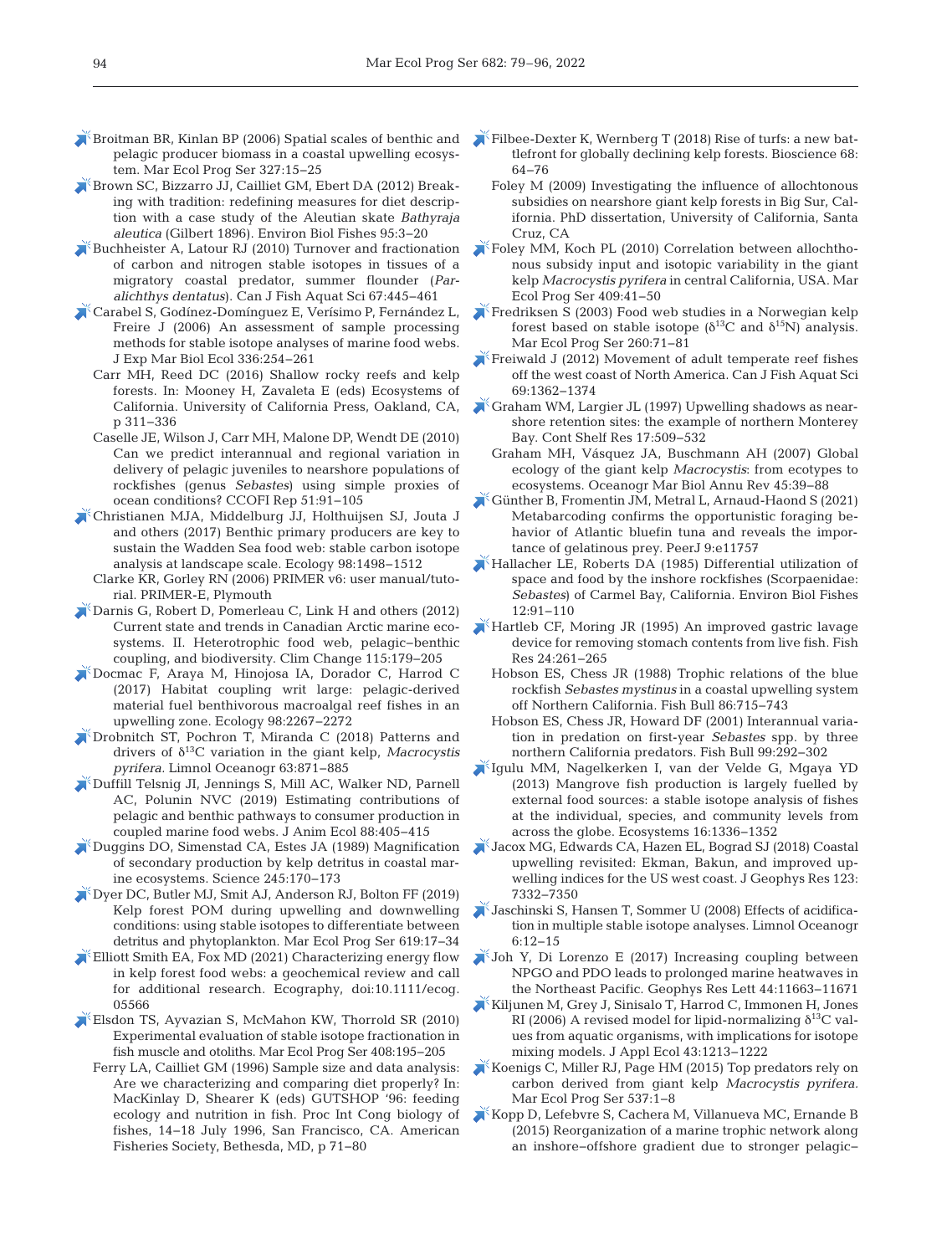benthic coupling in coastal areas. Prog Oceanogr 130: 157−171

- [Krenz C, Menge BA, Freidenburg TL, Lubchenco J, Chan F,](https://doi.org/10.1016/j.jembe.2011.10.003) Foley MM, Nielsen KJ (2011) Ecological subsidies to rocky intertidal communities: Linear or non-linear changes along a consistent geographic upwelling transition? J Exp Mar Biol Ecol 409:361-370
- [Kurle CM, McWhorter JK \(2017\) Spatial and temporal vari](https://doi.org/10.3354/meps12045)ability within marine isoscapes: implications for interpreting stable isotope data from marine systems. Mar Ecol Prog Ser 568: 31−45
	- Love MS, Ebeling AW (1978) Food and habitat of three switch-feeding fishes in the kelp forests off Santa Barbara, California. Fish Bull 76:257-271
	- Mahoney B (2014) Life in a patchy world: species-habitat relationships link macroalgae communities to higher trophic levels in temperate rocky reefs. PhD dissertation, University of California, Santa Cruz, CA
	- Malone DP, Koehn KD, Lonhart SI, Caselle JE, Carr MH (in press) Large scale, multi-decade monitoring data from kelp forest ecosystems in California and Oregon (USA). Ecology
- [Markel RW, Shurin JB \(2015\) Indirect effects of sea otters on](https://doi.org/10.1890/14-0492.1) rockfish (*Sebastes* spp.) in giant kelp forests. Ecology 96: 2877−2890
- [Matley JK, Fisk AT, Tobin AJ, Heupel MR, Simpfendorfer](https://doi.org/10.1002/rcm.7406) CA (2016) Diet−tissue discrimination factors and turnover of carbon and nitrogen stable isotopes in tissues of an adult predatory coral reef fish, *Plectropomus leopar*dus: stable isotope discrimination and turnover in reef fish. Rapid Commun Mass Spectrom 30: 29−44
- [McMeans BC, Rooney N, Arts MT, Fisk AT \(2013\) Food web](https://doi.org/10.3354/meps10278) structure of a coastal Arctic marine ecosystem and implications for stability. Mar Ecol Prog Ser 482: 17−28
	- McPherson ML, Finger DJI, Houskeeper HF, Bell TW, Carr MH, Rogers-Bennett L, Kudela RM (2021) Large-scale shift in the structure of a kelp forest ecosystem co-occurs with an epizootic and marine heatwave. Commun Biol 4: 298
- [Miller RJ, Page HM \(2012\) Kelp as a trophic resource for](https://doi.org/10.1007/s00227-012-1929-2) marine suspension feeders: a review of isotope-based evidence. Mar Biol 159: 1391−1402
- [Miller RJ, Reed DC, Brzezinski MA \(2011\) Partitioning of](https://doi.org/10.4319/lo.2011.56.1.0119) primary production among giant kelp (*Macrocystis pyrifera*), understory macroalgae, and phytoplankton on a temperate reef. Limnol Oceanogr 56: 119−132
- [Miller RJ, Page HM, Brzezinski MA \(2013\)](https://doi.org/10.3354/meps10098)  $\delta^{13}$ C and  $\delta^{15}$ N of particulate organic matter in the Santa Barbara Channel: drivers and implications for trophic inference. Mar Ecol Prog Ser 474:53-66
	- Miller RR, Santora JA, Auth TD, Sakuma KM, Wells BK, Field JC, Brodeur RD (2019) Distribution of pelagic thaliaceans, *Thetys vagina* and *Pyrosoma atlanticum*, during a period of mass occurrence within the California Current. CCOFI Rep 60:94-108
- [Morais RA, Bellwood DR \(2019\) Pelagic subsidies underpin](https://doi.org/10.1016/j.cub.2019.03.044) fish productivity on a degraded coral reef. Curr Biol 29: 1521−1527.e6
- [Oksanen J, Blanchet FG, Kindt R, Legendre P and others \(2016\)](https://cran.r-project.org/web/packages/vegan/) vegan: community ecology package. R package version 2.3-5. https://CRAN.R-project.org/web/packages/vegan/
- [Page HM, Reed DC, Brzezinski MA, Melack JM, Dugan JE](https://doi.org/10.3354/meps07382) (2008) Assessing the importance of land and marine sources of organic matter to kelp forest food webs. Mar Ecol Prog Ser 360:47-62
- Parnell AC, Inger R (2016) simmr: a stable isotope mixing model. R package version 0.3. https: //CRAN.R-project.org/ package=simmr
- [Parnell AC, Inger R, Bearhop S, Jackson AL \(2010\) Source](https://www.ncbi.nlm.nih.gov/entrez/query.fcgi?cmd=Retrieve&db=PubMed&list_uids=20300637&dopt=Abstract) partitioning using stable isotopes: coping with too much variation. PLOS ONE 5:e9672
- [Pennington TJ, Chavez FP \(2000\) Seasonal fluctuations of](https://doi.org/10.1016/S0967-0645(99)00132-0) temperature, salinity, nitrate, chlorophyll and primary production at station H3/M1 over 1989−1996 in Monterey Bay, California. Deep Sea Res II 47: 947−973
- [Perissinotto R, Mayzaud P, Nichols PD, Labat JP \(2007\)](https://doi.org/10.3354/meps330001) Grazing by *Pyrosoma atlanticum* (Tunicata, Thaliacea) in the south Indian Ocean. Mar Ecol Prog Ser 330: 1−11
- $\blacktriangleright$  [Peterson BJ, Fry B \(1987\) Stable isotopes in ecosystem stud](https://doi.org/10.1146/annurev.es.18.110187.001453)ies. Annu Rev Ecol Syst 18: 293−320
- [Pinnegar JK, Polunin NVC \(1999\) Differential fractionation](https://doi.org/10.1046/j.1365-2435.1999.00301.x) of  $δ<sup>13</sup>C$  and  $δ<sup>15</sup>N$  among fish tissues: implications for the study of trophic interactions. Funct Ecol 13: 225−231
- [Post DM \(2002\) Using stable isotopes to estimate trophic](https://doi.org/10.1890/0012-9658(2002)083%5b0703%3AUSITET%5d2.0.CO%3B2) position: models, methods, and assumptions. Ecology 83: 703−718
- [Post DM, Layman CA, Arrington DA, Takimoto G, Quat](https://doi.org/10.1007/s00442-006-0630-x)trochi J, Montaña CG (2007) Getting to the fat of the matter: models, methods and assumptions for dealing with lipids in stable isotope analyses. Oecologia 152: 179−189
	- R Core Team (2018) R: a language and environment for statistical computing. R Foundation for Statistical Computing, Vienna
- [Ralston S, Sakuma KM, Field JC \(2013\) Interannual varia](https://doi.org/10.1111/fog.12022)tion in pelagic juvenile rockfish (*Sebastes* spp.) abundance — going with the flow. Fish Oceanogr 22: 288−308
- [Raven JA, Johnston AM, Kübler JE, Korb R and others](https://doi.org/10.1071/PP01201) (2002) Mechanistic interpretation of carbon isotope discrimination by marine macroalgae and seagrasses. Funct Plant Biol 29:355-378
- [Renaud PE, Morata N, Carroll ML, Denisenko SG, Reigstad](https://doi.org/10.1016/j.dsr2.2008.05.017) M (2008) Pelagic−benthic coupling in the western Barents Sea: processes and time scales. Deep Sea Res II 55: 2372−2380
	- Roberts DA (1979) Food habits as an ecological partitioning mechanism in the nearshore rockfishes *(Sebastes)* of Carmel Bay, California. MA thesis, San Francisco State University, CA
- [Rogers-Bennett L, Catton CA \(2019\) Marine heat wave and](https://doi.org/10.1038/s41598-019-51114-y) multiple stressors tip bull kelp forest to sea urchin barrens. Sci Rep 9: 15050
- [Rooney N, McCann K, Gellner G, Moore JC \(2006\) Struc](https://doi.org/10.1038/nature04887)tural asymmetry and the stability of diverse food webs. Nature 442:265-269
	- Sabo JL, Power ME (2002) River−watershed exchange: effects of riverine subsidies on riparian lizards and their terrestrial prey. Ecology 83: 1860−1869
	- Schiel DR, Foster MS (2015) The biology and ecology of giant kelp forests. University of California Press, Oakland, CA
- [Smith KL, Kaufmann RS, Baldwin RJ \(1994\) Coupling of near](https://doi.org/10.4319/lo.1994.39.5.1101)bottom pelagic and benthic processes at abyssal depths in the eastern North Pacific Ocean. Limnol Oceanogr 39: 1101−1118
- [Smith JG, Tomoleoni J, Staedler M, Lyon S, Fujii J, Tinker](https://www.ncbi.nlm.nih.gov/entrez/query.fcgi?cmd=Retrieve&db=PubMed&list_uids=33836567&dopt=Abstract) MT (2021) Behavioral responses across a mosaic of ecosystem states restructure a sea otter−urchin trophic cascade. Proc Natl Acad Sci USA 118:e2012493118
- [Stasko AD, Swanson H, Majewski A, Atchison S, Reist J,](https://doi.org/10.3354/meps11709) Power M (2016) Influences of depth and pelagic subsi-